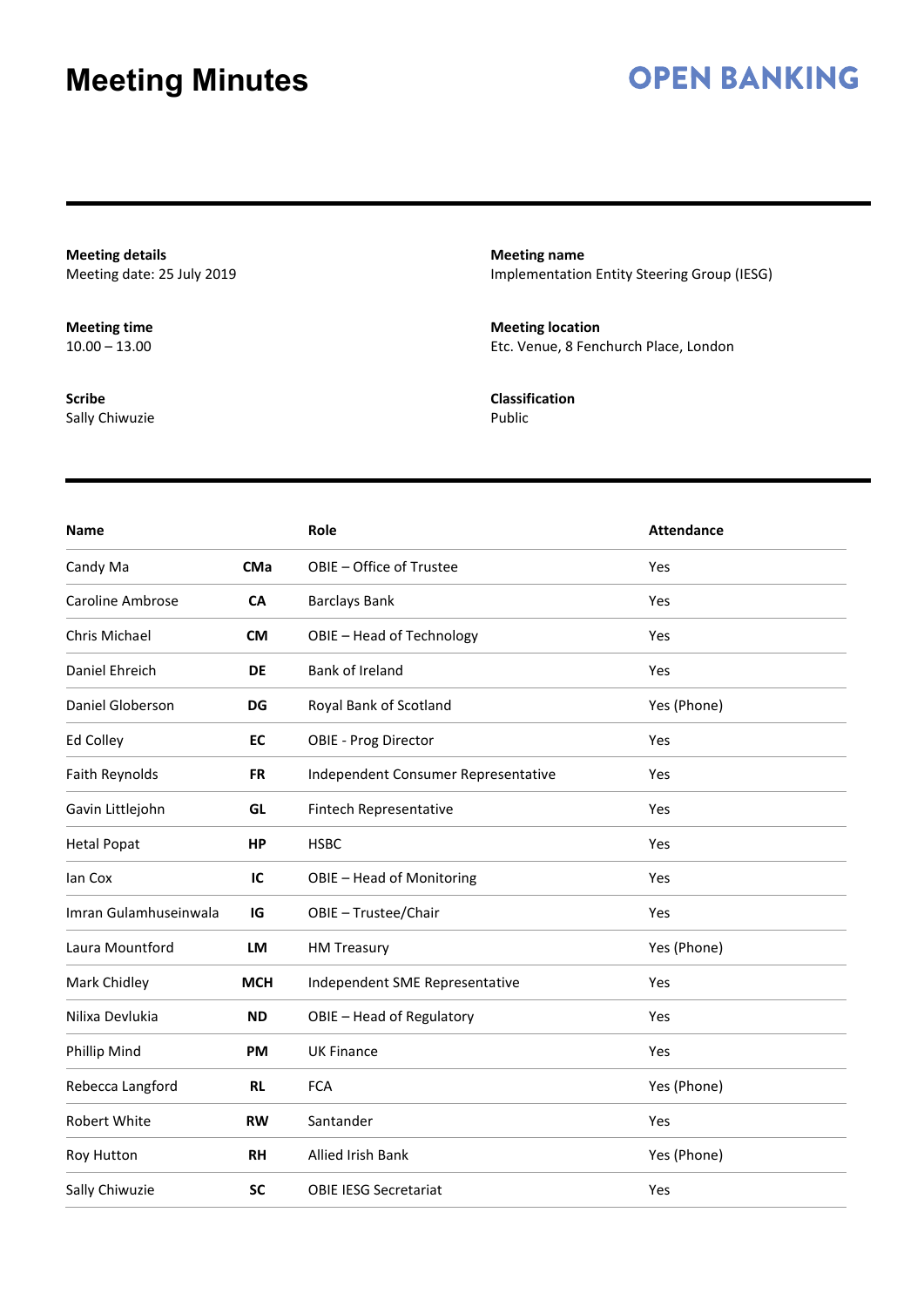## **OPEN BANKING**

| Simon McDougall<br><b>SM</b>    |                                           | <b>Information Commissioners Office</b>        | Yes                         |  |  |
|---------------------------------|-------------------------------------------|------------------------------------------------|-----------------------------|--|--|
| <b>Steve Smith</b><br><b>SW</b> |                                           | Lloyds Banking Group                           | Yes                         |  |  |
| <b>Thaer Sabri</b>              | TS<br><b>Electronic Money Association</b> |                                                | Yes                         |  |  |
| Vicki Hassan<br>VH              |                                           | Danske Bank                                    | Yes (Phone)                 |  |  |
| <b>Apologies</b>                |                                           |                                                |                             |  |  |
| Name                            |                                           | Role                                           | <b>Delegate</b>             |  |  |
| Alan Ainsworth                  | AA                                        | Head of Policy, OBIE                           | N/A                         |  |  |
| <b>Bill Roberts</b>             | <b>BR</b>                                 | <b>CMA</b>                                     | N/A                         |  |  |
| lan Major                       | IM                                        | <b>TPP Representative</b>                      | N/A                         |  |  |
| Matt Cox                        | <b>MC</b>                                 | Nationwide                                     | Paul Vivash (PV)            |  |  |
| Will Curley                     | <b>WC</b>                                 | <b>Tesco Bank</b>                              | Gary Sheen (GS)             |  |  |
| Paul Horlock                    | <b>PH</b>                                 | Stakeholder Engagement, Standards and Strategy | Doina Nicolici (DN) (Phone) |  |  |

#### **No. Agenda item**

#### **1.a – 1.b HOUSEKEEPING: MINUTES AND ACTION LOG**

- 1.1. **IG** welcomed IESG members in the room and on the phone. **IG** welcomed Simon McDougall (SM) of the Information Commissioners Office (ICO), stating that it was always OBIE's intention to request representation from ICO. **IG** added that SM would see how the implementation of the programme as regards the PSD2 regulations has been completed, including how IESG is now beginning to see some of the emerging issues of moving data around, some of which fall within the sphere of the ICO. **IG** stated that SM's guidance would be welcome.
- 1.2. **IG** invited IESG members to request AOB items.

#### 1.3.

1.4. **DG** referred to the letter sent from the Office of the Trustee regarding P2 and P8, requesting specific clarification on P8.

.

- 1.5. **IG** noted the requests regarding AOB items.
- 1.6. With regards to the minutes, **IG** stated that as the comments received had been incorporated, the document would now be approved.

#### *APPROVAL – IESG\_APR\_LOG\_046 - June IESG Minutes - Comments received and incorporated, IG approved the minutes from the June IESG.*

1.7. **IG** moved on to discuss the open actions from the previous IESG, inviting people to walk through from page 23. *(Note: action updates are documented on page 5, with additional comments captured below).*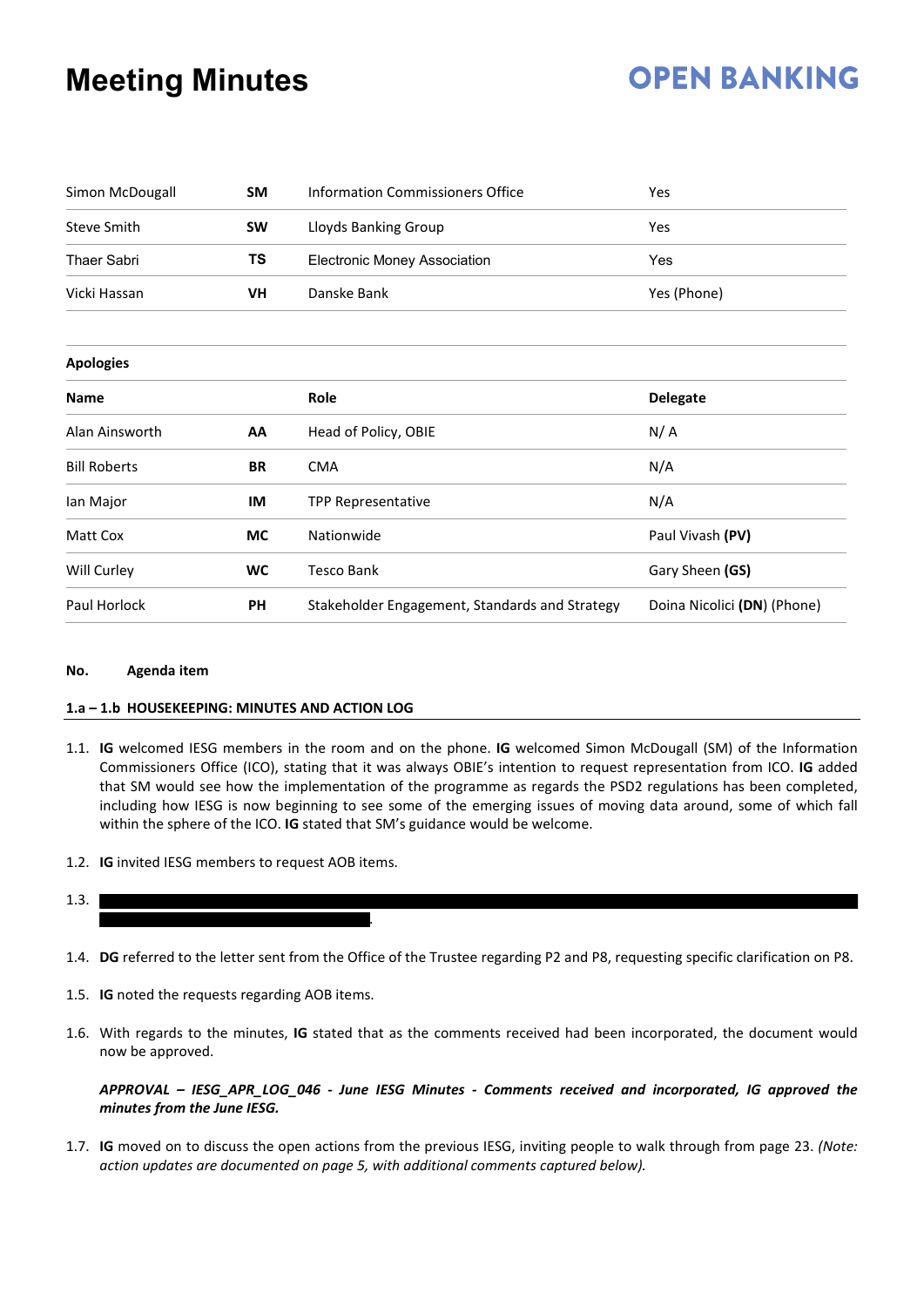1.8. With regards to action #208 *(P2 and P8),* **IG** stated that the letter was sent on 24 July 2019, and on that basis, this action could be closed - additional actions arising out of this action would be opened as new actions; IG noted also that this topic was an AOB request by **DG**.

- 1.9. With regards to action #212 *(Implementation Concerns – Evidence Gathering)*, **IG** commented that this is not included as an update in the pack, however, invited a verbal update from ND.
- 1.10. **IG** requested comments on other action items to be covered first.
- 1.11. **PM** questioned the provenance of action #211 *(Market Share),* stating that UK Finance does not collect data on current account market share, current account switch service collect that data and it is unclear as to whether this information would be made available. **PM** added that this type of information would be treated as commercially sensitive. **IG** reminded IESG members that this was an action from the previous IESG – a request made by BR (CMA) who unfortunately was not represented at this meeting. **IG** added that the intention was to work together on this, and if UK Finance cannot provide this information, perhaps a request to CASS could be looked into. **GL** asked if the information requested is on ASPSPs or on banks. **IG** clarified that the question is 'what proportion of current accounts made available under PSD2 is using the Open Banking standard?' **IG** added that a 2016 report was being used which quotes 95%, but this number needs to be validated given the growth in account numbers for some of the small players have joined the Open Banking standard.
- 1.12. **IG** moved the agenda along, requesting an update from ND.
- 1.13. **ND** stated that there are 2 aspects to the update on evidence gathering:
	- 1.13.1.To get substantive information around the impact of the introduction of SCA and what that would mean for the APIs and TPPs, including the move from using the customer facing access to APIs. On this point, **ND** stated that the team would not be considering the impact of SCA in the ecommerce and cards space as that has been driven separately by UK Finance, the industry and the FCA.
	- 1.13.2.A survey was conducted to understand the market position when obtaining eIDAS certificates.
- 1.14.With regards to the impact of the introduction of SCA and the 14 September 2019 deadline, **ND** commented that there were engagements with EMA, UK Finance and FDATA (and FCA consultation) to formulate 6 high level questions which were circulated to the CMA9, EMA, UK Finance and FDATA members. **ND** stated that the response to this was poor – 5 CMA9 firms, 3 non-CMA9 ASPSPs, a handful of TPPs and accounting software providers responded. **ND** added that some firms did not receive the request, subsequently, this was re-sent from OBIE directly to all firms that are in production within Open Banking (TPPs and ASPSPs), with a deadline extension to 31 July 2019. **ND** stated that after this, responses would be collated and an analysis conducted. **ND** added that it has been made clear to all recipients that the information will be shared with the FCA on an aggregated and anonymised basis.
- 1.15.**DG** asked if the questions being asked relate to just current account APIs. **ND** stated that the questions relate to SCA introduced for payment accounts – PSD2 accounts, adding that there is still an outstanding question for non-PSD2 accounts. **CA** asked if the questions could be shared with IESG.
- 1.16. For the benefit of IESG members who had not seen the email, **ND** repeated the questions for ASPSPs:
	- 1.16.1.Are you able to quantify how many accounts are accessed via screen scraping?
	- 1.16.2.Are you able to quantify how the number is split between business and personal customer accounts?
	- 1.16.3.Do you currently apply SCA for both mobile and browser, and does this impact how AISPs access your accounts?
	- 1.16.4.Will you be changing or introducing SCA requirements in relation to your mobile and browser channels between now and 14 September 2019? If the answer is 'yes', when will you introduce these changes?
	- 1.16.5.What adjustment(s) would you need to make in order to support (maintain) existing screen scraping channels while complying with regulatory requirements under the SCA-RTS for a limited period after 14 September? Please explain what challenges, if any, you foresee.
- 1.17.**ND** explained that from the responses received, a lot of ASPSPs were not able to quantify access and where they could, they were unable to split between personal and business accounts. For most of the ASPSPs, SCA exists in their mobile channel, but not online browser channels which will be introduced in September. With regards to the impact of doing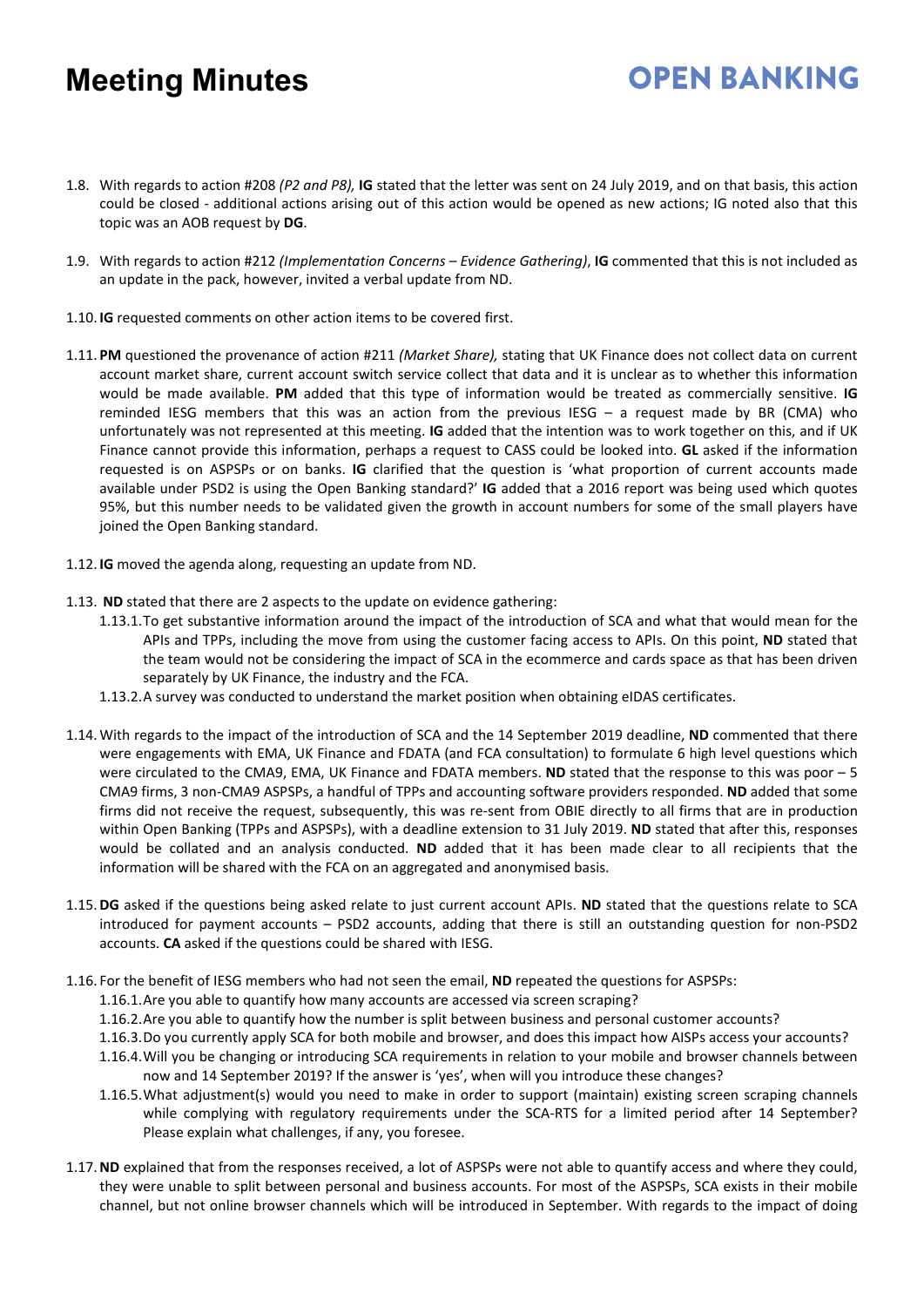### **OPEN BANKING**

something else, there was a variety of responses, ranging from '*there is no time to do something else'* to '*we could do something else, but it will take 6 -12 months*'. From the TPPs and accounting software providers, there was more information about the number and types of accounts being accessed. **ND** informed IESG members that the total customer base for the accountancy software providers appears to be around 675,000, while for TPPs, about 300,000. In response to **GL** stating that this was not in line with the figures he had provided, **ND** reiterated that this is an analysis of the information received. **IG** stated that this discussion should not be a debate about the right answers or the FCA's policy / interpretation of the information, adding that the FCA would be taking inputs through this mechanism and through direct conversations with many of the firms. **IG** reaffirmed that OBIE was asked to undertake this exercise, and **ND** has asked the various stakeholders represented at IESG is to respond to the questions. **IG** reminded IESG members that the deadline has been extended, and that it is in the best interest of the ecosystem for IESG members to respond.

- 1.18. **TS** wanted to understand the purpose of the questions and what the FCA would do with the information. **ND** stated that it is for the FCA to make the determination regarding what will be done with the information, the ask is to impact access given that there is a managed rollout for SCA in the cards space and whether there ought to be something similar for SCA in the non-cards space. **TS** commented that this is an open ended and late question. **ND** stated that the aim is to move this ask forward holistically. **IG** stated that this was a request made to IESG by the FCA which OBIE is trying to execute – it is not within IESG remit to make a decision on it.
- 1.19. **RL** stated that UK Finance and others, including Open Banking have been asked by TPPs to consider a managed rollout similar to cards and ecommerce and in order for the FCA to consider this request, there would have to be evidence that it is required. The law cannot be changed.
- 1.20.**GL** explained that there is a lot happening in the other channels at a European level, adding that this conversation is about orchestrating a rollout of PSD2 in the context of access to accounts for PISP and AISP business models. **IG** agreed that this is a valuable contribution and suggested that it should fall under the remit of a European update in AOB.
- 1.21. **TS** stated that he has not been privy to the format of the questions, however, if the context could be clarified, people would understand that it is a valuable opportunity to call out any issues. **IG** added that IESG members should approach ND directly so that the FCA will have the best available information, asking also that the deadline should be respected in light of the tight timescales.

#### 1.22.**ND** made 2 points on eIDAS:

- 1.22.1.A survey monkey was conducted to see who in the market has managed to obtain eIDAS certificates. 40 responses were received – 21 TPPs, 19 ASPSPs and a number of firms had not approached any QTSP. Of the 21 TPPs that responded, 6 had managed to obtain AISP and PISP production certificates. 1 ASPSP has obtained production certificate.
- 1.22.2.This information will be shared with the FCA on an anonymised basis to aid consideration of what could be done to help the market in terms of the 14 September deadline, in respect of identification requirements and the difficulty in obtaining the relevant certificates from QTSPs.
- 1.23.**HP** stated that the wording used in describing the ASPSP point should be carefully chosen. This should be kept to TPPs, otherwise it will suggest that there is a problem with ASPSPs. **ND** stated that there are ASPSPs undertaking TPP activities.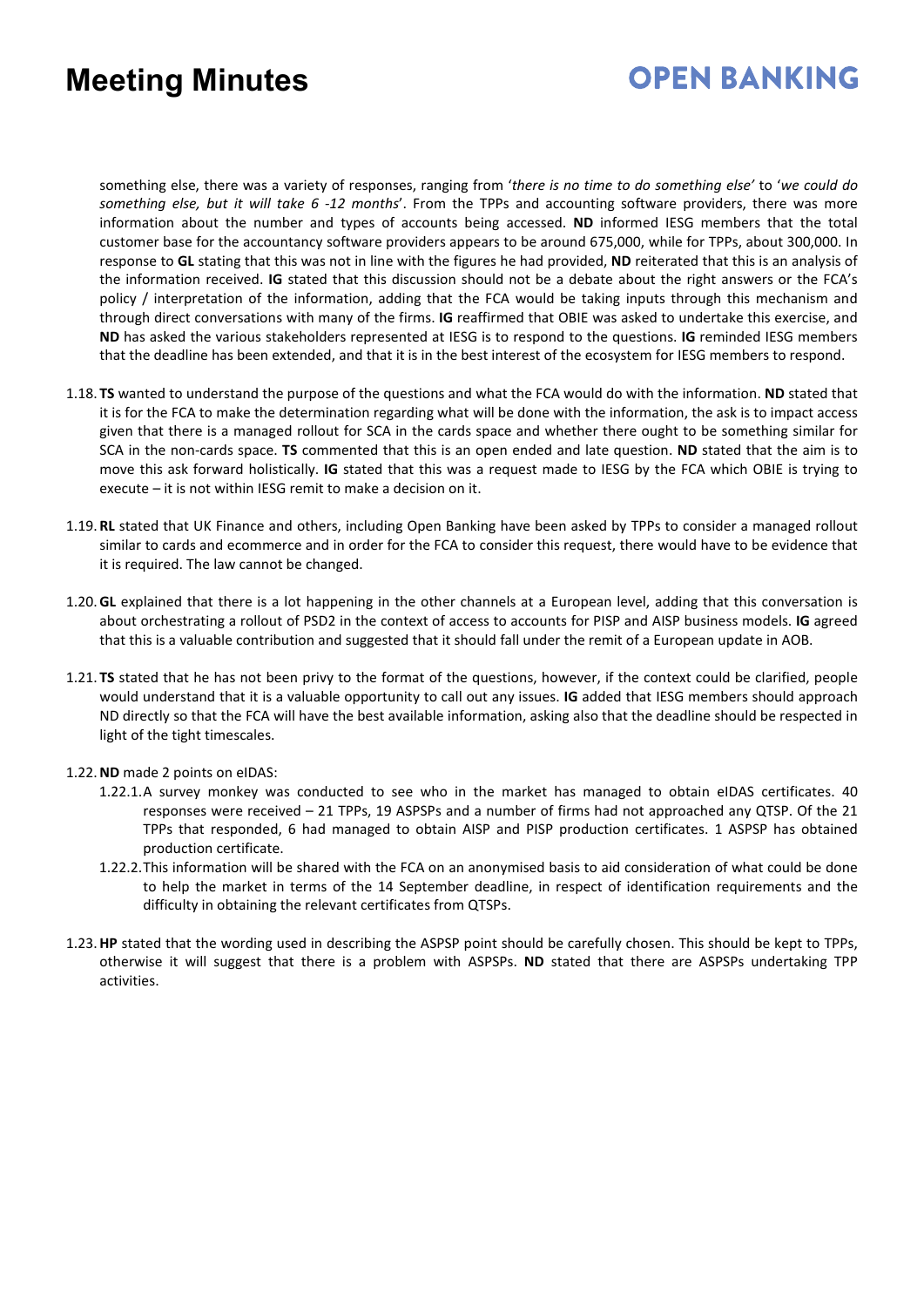### **OPEN BANKING**

#### **ACTIONS**

| <b>Action Number</b> | <b>Date</b><br><b>Raised</b> | Owner | <b>Description</b>                                                                                                                       | <b>Notes</b>                                                                                                                                                                                                                                                                                                                                                                                                                                                                                                                                                                                                                                                                                                                                                                                                                                                                                                                                                                          | <b>Target Date</b>                                                 | <b>Status</b> | <b>Date Closed</b> |
|----------------------|------------------------------|-------|------------------------------------------------------------------------------------------------------------------------------------------|---------------------------------------------------------------------------------------------------------------------------------------------------------------------------------------------------------------------------------------------------------------------------------------------------------------------------------------------------------------------------------------------------------------------------------------------------------------------------------------------------------------------------------------------------------------------------------------------------------------------------------------------------------------------------------------------------------------------------------------------------------------------------------------------------------------------------------------------------------------------------------------------------------------------------------------------------------------------------------------|--------------------------------------------------------------------|---------------|--------------------|
| IESG 2018 301 171    | 21/03/2019                   | FR/IC | Customer Numbers: FR to arrange a<br>meeting with IC re how customer numbers<br>are collected, and update to be included in<br>May IESG. | Update 25/07 - The intention is to work with the v3<br>numbers contained within this pack, but also incorporate<br>the latest thinking on how customer numbers can be<br>measured in the future to ensure consistency. This will be<br>brought to the September IESG.<br>Update 17/07 - OBIE working on defining this. C/F to the<br>September IESG.<br>Update 20/06 - This is work in progress with a more<br>detailed understanding of the Customer Numbers, and<br>would be an open discussion at the July IESG.<br>Update 23/05 - IC taking comments from FR, IG and others<br>on how to set this up for future proofing. This will return to<br>the agenda in the July IESG.<br>Update 01/05 - IC met with MCH and DJ (who updated FR)<br>on 11/05. IC is concluding on a revised definition for PSU's<br>to share with CMA9 and IESG. Once the revised definition is<br>concluded, IC will collate PSU numbers using the revised<br>definition and share with the IESG in July. | 05/09/2019<br>25/07/2019<br>20/06/2019<br>23/05/2019<br>30/04/2019 | Open          |                    |
|                      |                              |       |                                                                                                                                          | Update 30/04 - IG advised at IESG that there is still some<br>ambiguity on this which the team are working through. C/F<br>to May IESG.<br>Update 23/04 - Meeting held on 11/04 with DJ/IC/MCH.<br>Propose to close                                                                                                                                                                                                                                                                                                                                                                                                                                                                                                                                                                                                                                                                                                                                                                   |                                                                    |               |                    |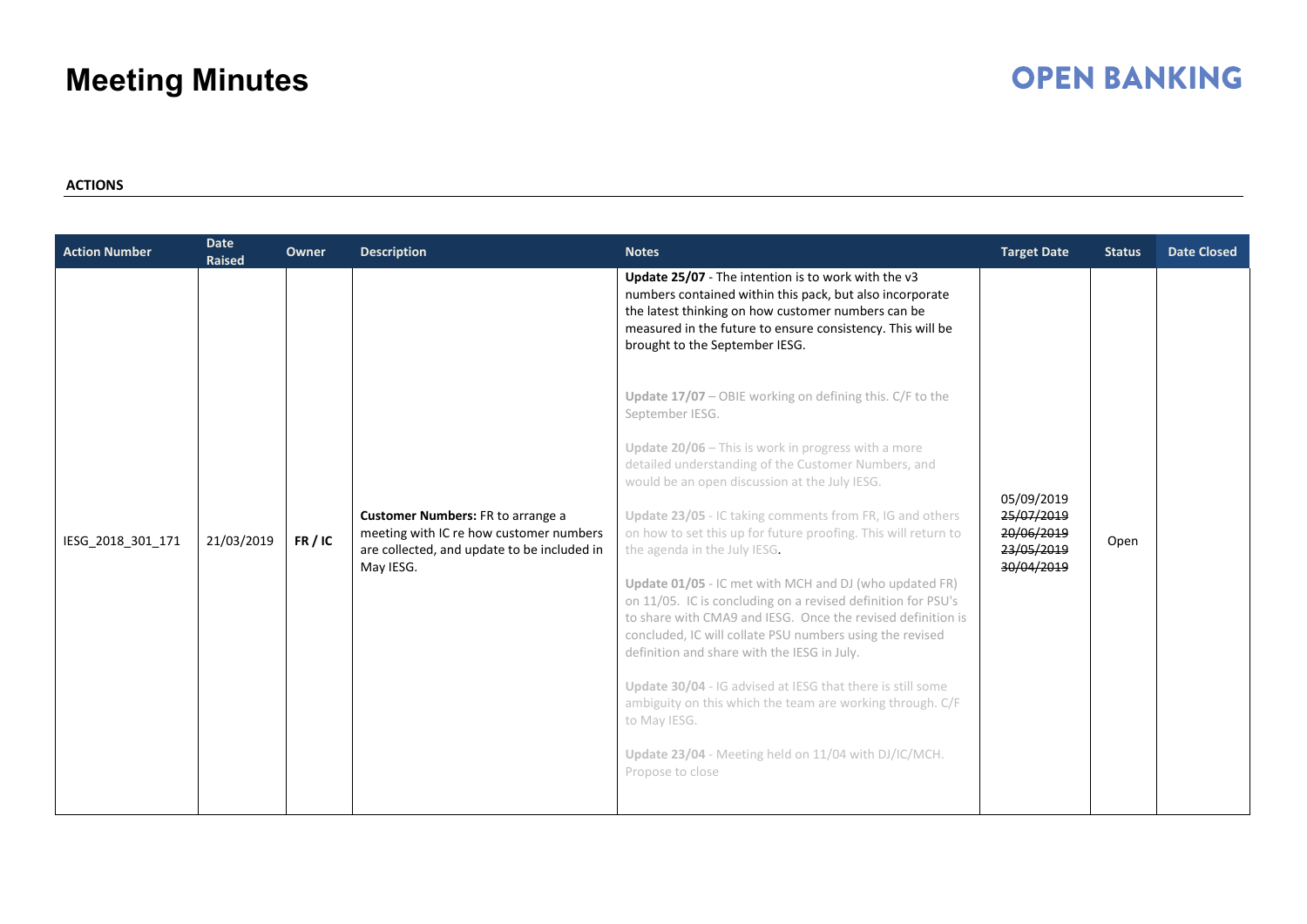| <b>Action Number</b> | <b>Date Raised</b> | Owner     | <b>Description</b>                                                                                                           | <b>Notes</b>                                                                                                                                                                                                                                                                                   | <b>Target Date</b>                     | <b>Status</b> | <b>Date Closed</b> |
|----------------------|--------------------|-----------|------------------------------------------------------------------------------------------------------------------------------|------------------------------------------------------------------------------------------------------------------------------------------------------------------------------------------------------------------------------------------------------------------------------------------------|----------------------------------------|---------------|--------------------|
|                      | 21/03/2019         | <b>CM</b> | Resilience - CM to take recommendation to<br>TDA to address the issue of resilience and<br>subsequently report back to IESG. | Update 25/07 - This can be closed.                                                                                                                                                                                                                                                             |                                        |               |                    |
|                      |                    |           |                                                                                                                              | Update 22/07 - This is included as an agenda item in the July<br>IESG pack. Propose to close.                                                                                                                                                                                                  |                                        |               |                    |
|                      |                    |           |                                                                                                                              | Update 20/06 - This has gone through TDA and will be<br>presented at the July IESG.                                                                                                                                                                                                            | 25/07/2019<br>20/06/2019               | Closed        | 25/07/2019         |
| IESG_2018_301_172    |                    |           |                                                                                                                              | Update 23/05 - This will go to TDA first, and subsequently<br>be presented at the June IESG.                                                                                                                                                                                                   | 23/05/2019<br>30/04/2019               |               |                    |
|                      |                    |           |                                                                                                                              | Update 30/04 - CM to discuss what levers are required to<br>address the gaps at the next TDA. C/F to June IESG.                                                                                                                                                                                |                                        |               |                    |
|                      |                    |           |                                                                                                                              | Update 23/04 - CM advised that this is an on-going action.<br>C/F until full update is available.                                                                                                                                                                                              |                                        |               |                    |
| IESG_2018_301_207    | 20/06/2019         | AA        | PISP Journey - AA to build a plan /<br>discovery process around the CRM, COP<br>and code in the PISP Journey.                | Update $25/07$ – IG stated that the intent is for the OB team<br>to take regulators through some of the journeys and bring<br>back to the IESG in September.                                                                                                                                   | 05/09/2019<br>29/07/2019<br>25/07/2019 | Open          |                    |
|                      |                    |           |                                                                                                                              | Update 22/07 - The OBIE team is currently developing the<br>plan and aim to share with IESG at the September IESG.                                                                                                                                                                             |                                        |               |                    |
|                      |                    |           |                                                                                                                              | Update 17/07 - OBIE is currently defining a number of<br>customer journeys for CRM, COP and the interaction<br>between them. Once defined (COB this week ending 19/07),<br>OBIE will undertake an analysis of the journeys to<br>understand the true impact of CRM and COP on the<br>consumer. |                                        |               |                    |
| IESG_2018_301_208    | 20/06/2019         | AA        | P2, P8<br>a. IG to review recommendation letter                                                                              | Update 25/07 - The letter was circulated on 24/07. This item<br>can now be closed.                                                                                                                                                                                                             | 25/07/2019                             | Closed        | 25/07/2019         |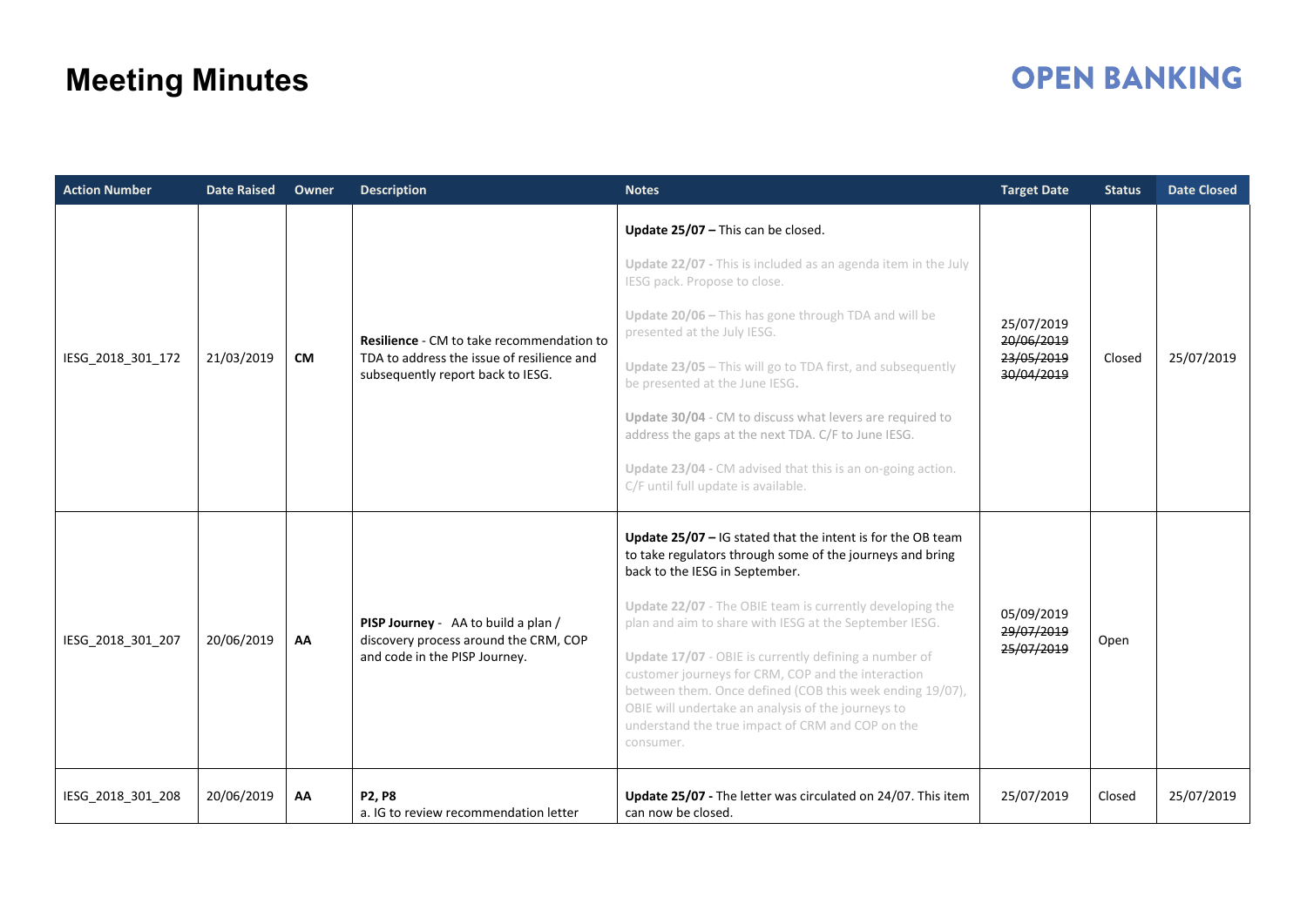|                   |            |    | from AA (for OBIE) for clarification with<br>regards to the P2, P8, and P9 update call<br>held on 17 June 2019. This letter should<br>clarify requirements in terms of:<br>P2-Two way notice of revocation<br>P8 - Trusted beneficiaries under SCA,<br>including whether this is a mandatory or<br>optional requirement.<br>b. IG to respond by writing a letter covering<br>the above to the CMA9 | Update 22/07 - The P2, P8 letter from the Trustee is being<br>written by the OBIE team, after which it will be shared with<br>the CMA9 before the July IESG.<br>Update 16/07 - This is being reviewed by IG / AA ahead of<br>circulating to the CMA9.                                                                      |                          |        |            |
|-------------------|------------|----|----------------------------------------------------------------------------------------------------------------------------------------------------------------------------------------------------------------------------------------------------------------------------------------------------------------------------------------------------------------------------------------------------|----------------------------------------------------------------------------------------------------------------------------------------------------------------------------------------------------------------------------------------------------------------------------------------------------------------------------|--------------------------|--------|------------|
| IESG 2018 301 209 | 20/06/2019 | EC | <b>Customer Redress Mechanism - Full</b><br>update and future plans to be brought back<br>to the July IESG as an agenda item.                                                                                                                                                                                                                                                                      | Update $25/07$ – This can now be closed.<br>Update 17/07 - This is included as an agenda item in the July<br>IESG pack. Propose to close.<br>Update 11/07 - EC/AA to discuss content.<br>Update 26/06 - EC has requested that the paper should be<br>written by AA, with ND in consultation. Update to follow wc<br>01/07. | 25/07/2019               | Closed | 25/07/2019 |
| IESG 2018 301 210 | 20/06/2019 | IC | Monitoring activities - IC to provide an<br>Update on OBIE's monitoring of ASPSP<br>availability and performance. This will be<br>provided at the July IESG.                                                                                                                                                                                                                                       | Update 25/07 - This can now be closed<br>Update 17/07 - This is included as an agenda item in the July<br>IESG pack. Propose to close.<br>Update 03/07 - This is on track for review for tranche 1.<br>Expected 10/07.                                                                                                     | 25/07/2019               | Closed | 25/07/2019 |
| IESG 2018 301 211 | 20/06/2019 | AA | Market Share - OBIE to determine whether<br>it has the data to represent the market<br>share of UK ASPSPs for current accounts on<br>a diagram e.g. on a pie chart.                                                                                                                                                                                                                                | Update 25/07 - There will be a comms going out from OBIE<br>to UK Finance to assist with this analysis. C/F to the<br>September IESG<br>Update 17/07 - The OBIE team is currently determining                                                                                                                              | 05/09/2019<br>25/07/2019 | Open   |            |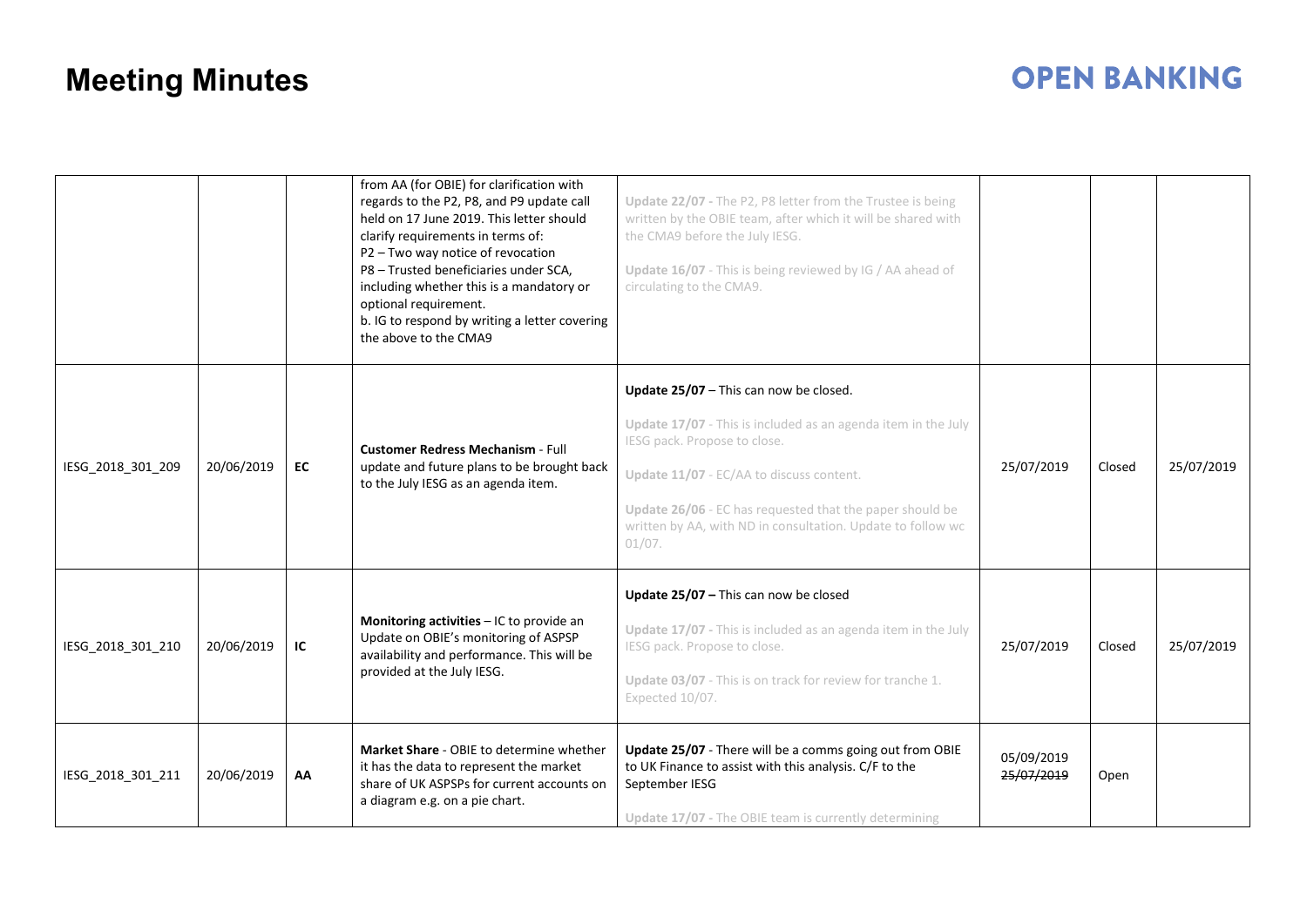|  |                                                                                                                                                                                                                                                                                                                                                                                                                                                                                      | whether this is possible.                                                                                                                                                                                                                                                                                                                                                                                                                                                                                                                                                                                                           |                          |      |  |
|--|--------------------------------------------------------------------------------------------------------------------------------------------------------------------------------------------------------------------------------------------------------------------------------------------------------------------------------------------------------------------------------------------------------------------------------------------------------------------------------------|-------------------------------------------------------------------------------------------------------------------------------------------------------------------------------------------------------------------------------------------------------------------------------------------------------------------------------------------------------------------------------------------------------------------------------------------------------------------------------------------------------------------------------------------------------------------------------------------------------------------------------------|--------------------------|------|--|
|  | <b>Implementation Concerns - Evidence</b><br>Gathering -<br>a. A smaller group to be set up by UK<br>Finance to understand the size of the<br>problem better as the size will direct the<br>solution<br>b. OBIE (ND) to engage with the FCA to try<br>and answer questions regarding<br>uncertainties with the introduction of SCA,<br>unavailability of eIDAS certificates and<br>unintended consequences of Standards<br>interpretation. The CMA9 to be engage in<br>that process. | Update 25/07 - Verbal update provided by ND.<br>Update 22/07 - Verbal update to be provided at the July<br>IESG.<br>Update 16/07 - The questionnaire has been sent to<br>stakeholders, including UKF, FDATA, EMA, TPPs and the<br>CMA9. A response is expected by Friday, 19/07.<br>Update 12/07 -<br>a. OBIE has engaged with UKF, FDATA and EMA to determine<br>the question to be asked of firms. The request will be sent in<br>the next few days.<br>b. OBIE has agreed with UKF to undertake a scoping exercise<br>and a Survey Monkey questionnaire has been circulated. The<br>result will inform the discussions with FCA. | 05/09/2019<br>25/07/2019 | Open |  |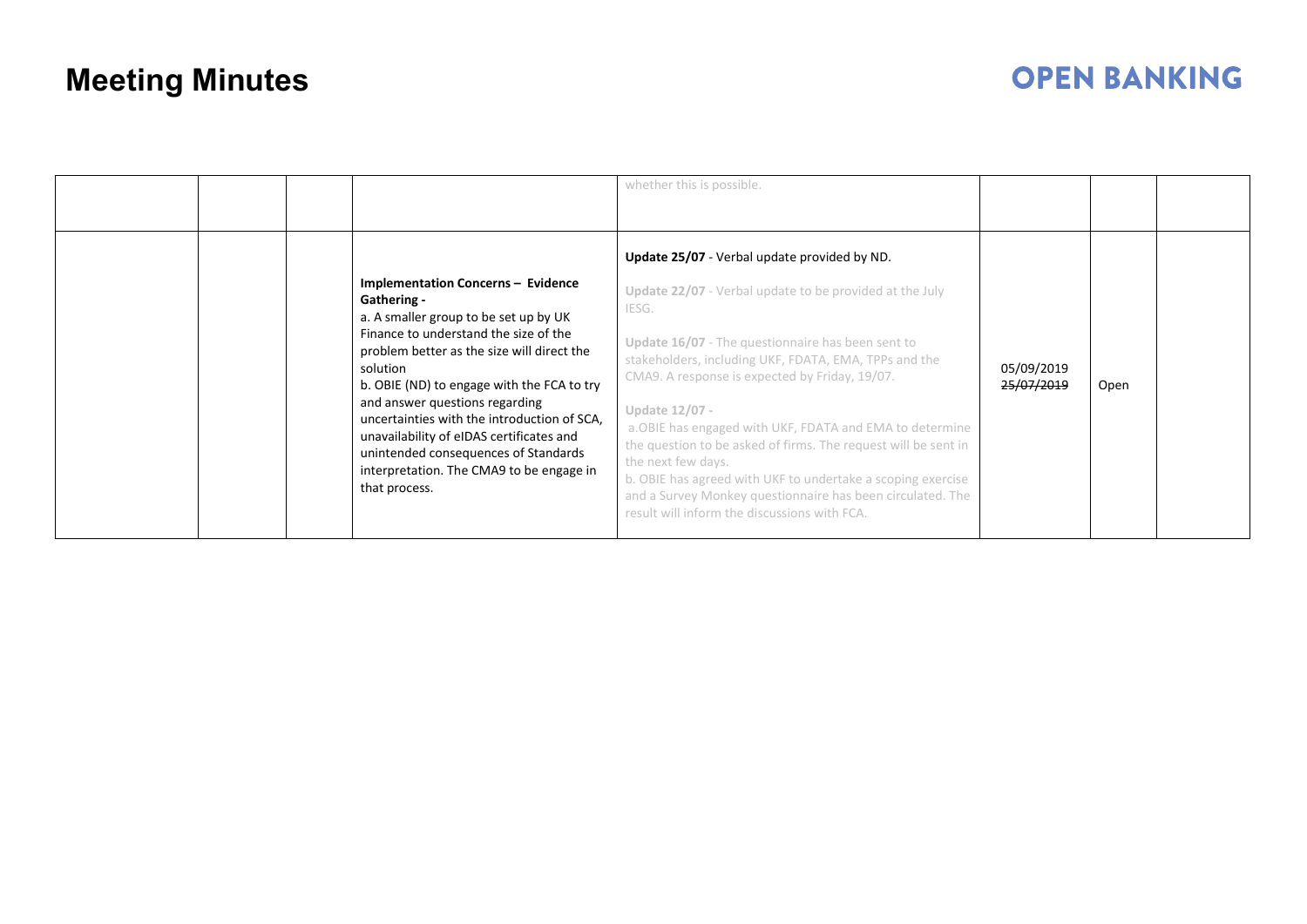### **OPEN RANKING**

#### **1.c PROGRAMME UPDATE**

- *1.c.i OBIE STATUS REPORT*
- 1.24. **IG** introduced the paper, requesting a quick overview of the OB status report, adding that the 2 items that stand out are P14 and the CoP / CRM work that needs to be done.
- 1.25. **EC** addressed the P14 point, stating that the evaluation is on-going. From a PCA comparison perspective, work has been done and shared at the Delivery Working Group (DWG). The summary is that there is no substantial case in capability for price comparison; this is partly due to demand. The acquisition channels from the banks - both traditional and challenges suggests that there is more work to be done to see if those acquisitions need to be created. This is on-going and the personal side will come back to IESG in September. **IG** added that the team had hoped to get some results for this month, but this was more complicated and required additional time. **EC** agreed, stating that this was especially true on the business side, adding that more consultation is required. **IG** stated that there would be no discussion on this at this meeting, but encouraged anyone who wanted more insight to approach the OB team.
- 1.26. **EC** addressed CRM and CoP, stating that both OB and Pay UK have had discussions with the PSR to drive a piece of work that focuses on understanding the CRM and CoP in the context of PISP journeys and any implications. **EC** added that following consultations with various working groups, a paper will be presented at the September IESG. **IG** flagged that in terms of Pay.UK, there was a conversation with the PSR, and there is not as much support as the PISP has not been considered within a CRM and CoP journey.
- 1.27. **HP** commented that the question '*is there a role for PISP?*' should be asked as there has been different feedback coming back from UK Finance and Pay.UK around this and there is confusion within the industry. **IG** commented that it seems like CoP and CRM have been designed with no perspective on PISP and the question is how they interrelate, **HP** added the question – '*do they need to?'*
- 1.28. **FR** stated the challenge is actually about the risk that falls to the consumer if PIS and the merchant are not involved. CRM has been built on the basis that the consumer should take responsibility by ensuring the requisite level of care, but in the merchant journey where it is pre-populated, the payment is being initiated by a PISP when the consumer is not in a position to assess that merchant. **FR** raised the issue of who bears the liability – if it is not the AISP or merchant, it falls to the consumer. **FR** added that there is the potential of moving PISP out of CRM, but to look at it within the context of SIP and VRPs – why is the protection being looked at for VRPs not extended to SIP? **IG** agreed with the views expressed by **FR** and **HP** and noted the need to take a more comprehensive look at this, but reiterated that the intent is not to solve, but to allow this to go through consultation and come back to IESG in September. **EC** confirmed that this would go through the standard consultation mechanism – DWG. **IG** added that further engagement on this should be made through organisation representatives at DWG. **FR** asked what is being consulted on. **IG** stated that it would be the entire spectrum.
- 1.29. **RW** reminded IESG members that whilst discussing phase 2, it should be recognised that CoP phase 1 has liability models against each of the ASPSPs already in place and these transactions are going over the fast payment rails and cannot be decoupled just because it is a PISP. The customer's best interest has to be considered. If there is no CoP in place, the sending institution becomes liable. **FR** argued that CoP is in place and the consumer cannot exert any kind of informed way of assessing the merchant, therefore the consumer carries the risk. **RW** asked whether the consultations will be about phase 2, **IG** stated that the conversations would be comprehensive, **EC** invited **RW** to have an offline conversation.
- 1.30. **IG** reminded IESG members that this is a programme update, an FYI on status and an opportunity to have input into consideration; there will be no decision made on this at the IESG forum. **IG** concluded by stating that at the moment, CoP and CRM do not take PISP into account, nothing will be agreed or mandated before the September IESG; this is therefore an opportunity to have a discussion around how PISP could work in a CoP and CRM environment. It is complicated and multifaceted, and it is clear that a round-table discussion involving interested stakeholders is required to talk through all the various aspects prior to any documents being put together before IESG in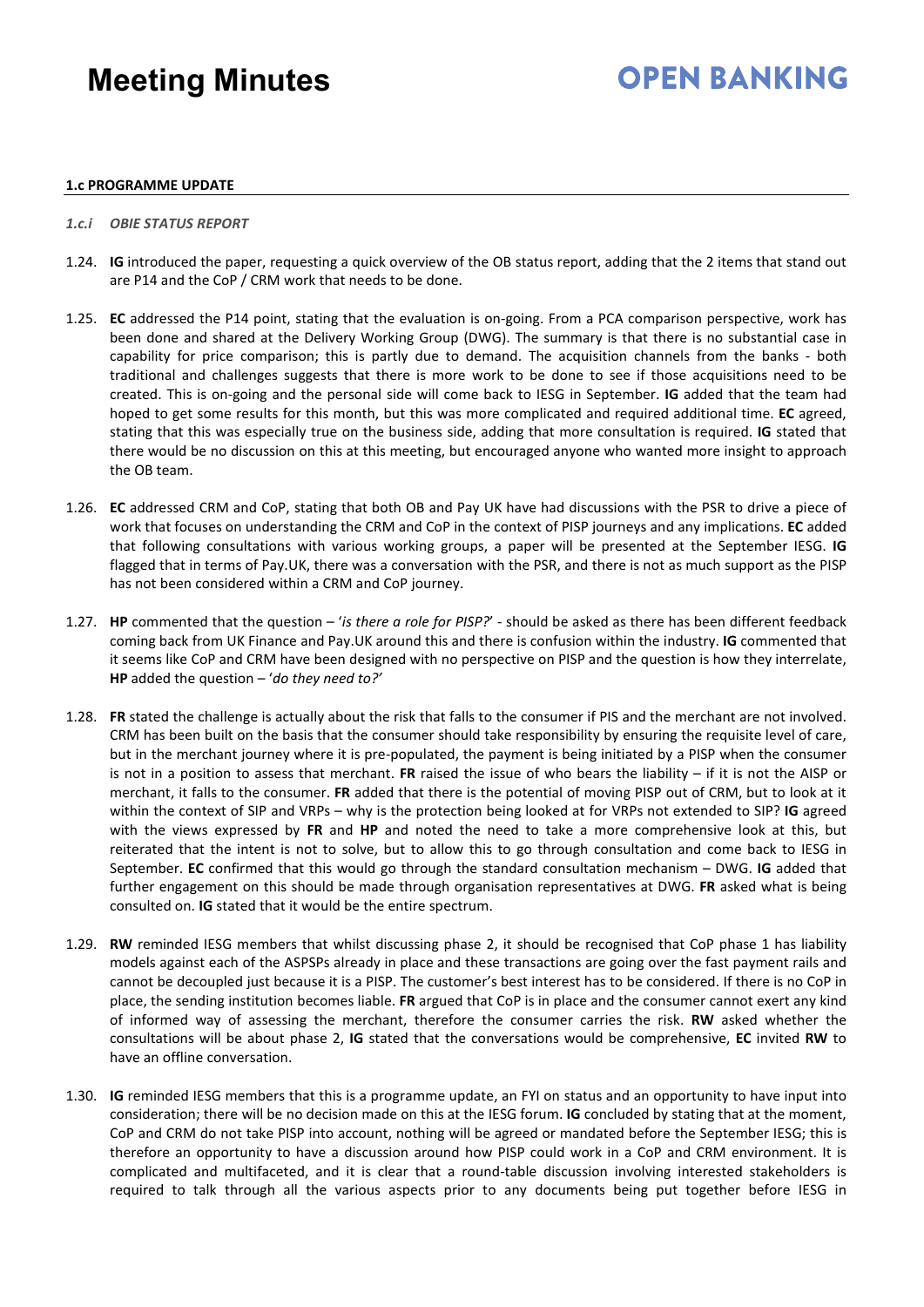### **OPEN BANKING**

September. **IG** stated that while there is a way of influencing the materials that get discussed at the next IESG (by attending DWG), that forum is the holistic way of discussing it.

**ACTION - IESG\_2019\_301\_214 - Programme Update - CRM / CoP - OBIE team to work out a plan around CRM / CoP for presentation at the next IESG (05 September) as an agenda item for discussion. Due Date – 05 September 2019** 

#### *1.c.ii. CMA9 RELEASE SUMMARY*

- 1.31. **IG** started with comments to pre-empt questions on the red and amber RAG statuses. **IG** acknowledged the need to talk about R3.1.2, but started with R3.1. **IG** stated that there should be more green than amber. For the benefit of the IESG members who are not close to the CMA9, **IG** explained that the reason for this varies – some entities are under direction, others are yet to fully develop App-to-App, for some, the Customer Experience Guidelines (CEG) has not been complied with 100% and there are also others that have not fully passed the conformance tools. **IG** added that these issues are being scrutinised in the bilateral conversations with the aim of moving a lot of these to green before the next IESG. In terms of R3.1.2, **IG** stated that the policy is red until there is an agreed delivery date, adding that this is almost entirely due to the delivery of P2 and P8 (the letter was sent out 24 July 2019) and so over the course of the next bilaterals, these statuses should move to amber, if not green. **IG** invited comments.
- 1.32. **GL** raised a question around which ASPSP has delivered name of the account holder in the API Standard. The work in the specification has been agreed, but there is no visibility with regards to implementation. **IG** stated that there is a deadline and the transparency calendar should provide sufficient visibility. **EC** stated that with regards to account holder name, discussions were held at the bilaterals and subsequently, it was agreed and advised to the TPP community that this information would be placed on the transparency calendar. **GL** stated that while the transparency calendar is a good idea, the amount of information required in this area is not present for his members in that channel. **IG** commented that it would be ideal to take an action to review the transparency calendar for each of the CMA9, specifically for account holder name, to understand what degree it is populated. **IG** asked for information on what proportion has been populated as *'no entry'* fields to be fed back to IESG during the action updates.

*ACTION – IESG\_2019\_301\_215 - IC to review the transparency calendar with regards to account holder name and send an email to GL. This should be fed back to the September IESG during action updates. Due Date – 05 September 2019*

- 1.33. **EC** stated for clarity that the account holder name is in production for at least 1 bank. **EC** added that it is not just about transparency, but also about communication – getting TPPs to consume the data given the demand out there.
- *1.c.iii API PERFORMANCE*
- 1.34. **IG** stated that the summary is on page 28 and the details are contained straight after that in the appendix.

#### *APPENDIX*

- 1.35. **IG** stated that in general, the statistics have been encouraging, noting continued growth with the KPIs. **IG** commented on the PIS number – circa 100k API calls, **IG** stated that the OBIE team approximate 3 calls per payment which equates to 30k PIS payments; as a test data set, this proves activity. **IG** added that availability and response times are underwhelming and asked if these could be picked up at the bilaterals to begin detailed understanding of what needs to change in order to get the metrics up.
- 1.36. With regards to API calls, **IG** commented that investigations suggest that some API calls come in down time and therefore are over-exaggerated, adding that this would be one of the items that will be addressed by the monitoring function when OBIE does that more centrally rather than the TPPs themselves. **IG** stated that on that basis, discussions would be concentrated on response times and availability as opposed to API failures.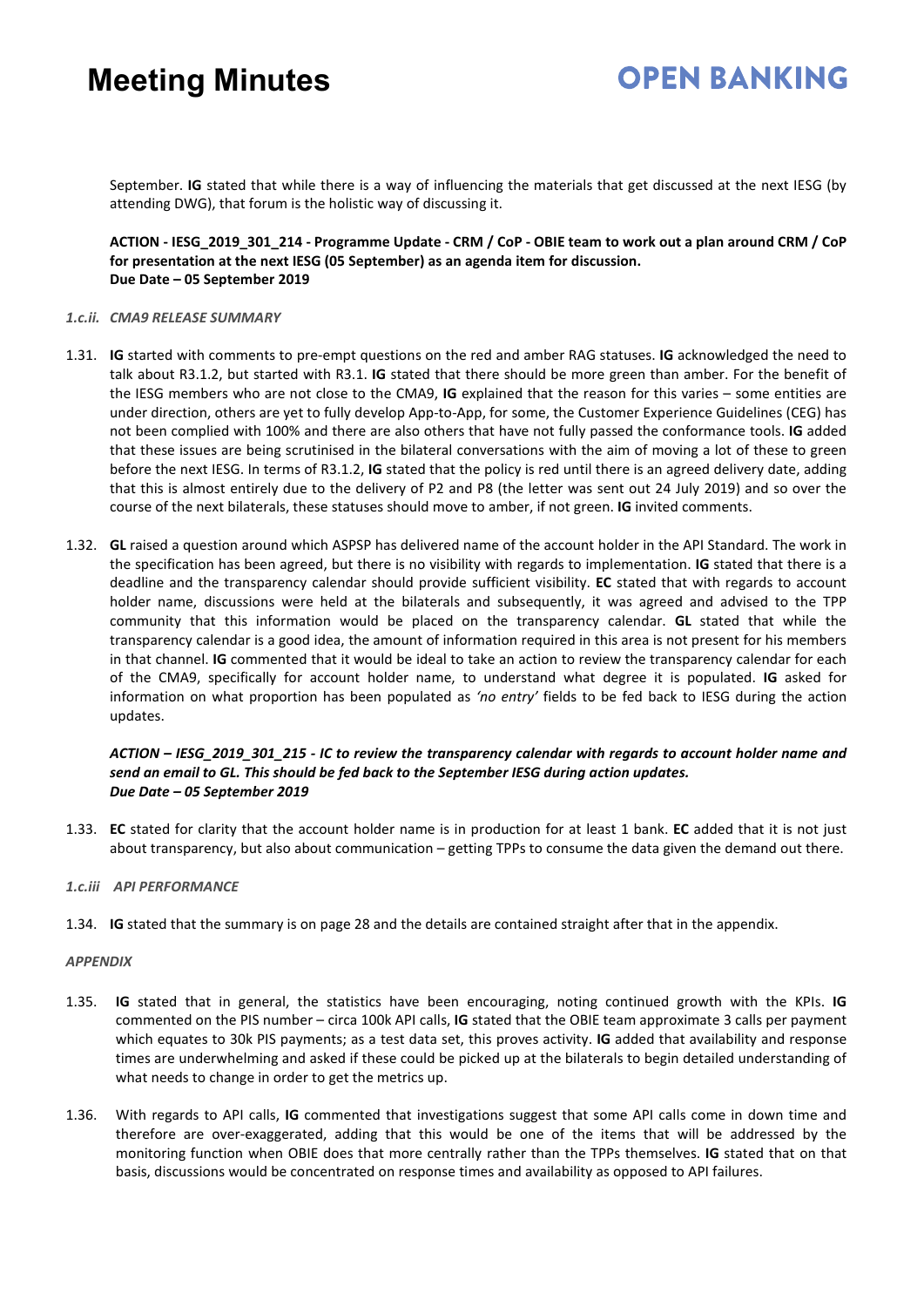1.37. **FR** asked if benchmark numbers on what is being worked towards would be provided, explaining that the Operational Guidelines states that (target) availability should be 99.5%. **FR** explained that every month, MI is produced without a sense of the ecosystem targets and whether these are being met – if they are not being met, how far off are they? **IG** responded by stating that setting no targets was intentional as the metrics are still being reviewed for trends:

1.37.1.To ensure that the data is comparable across all the banks, that the definitions are right; and

1.37.2.To understand what is driving some of the data.

**IG** stated that until the above are understood, it would be foolhardy to set targets. **IG** stated that conceptually under PSD2, there is no target and that this has to do with parity. **IG** added that there have been conversations with Pay.UK about trying to formulate targets – this is a drawn out piece of work which is more subjective than objective.

**OPEN BANKING** 

- 1.38. **FR** asked in terms of parity, whether the data is split into detail of, for example, availability for online, mobile, etc. **IG** stated that this information is not yet available; **EC** added that as of 14 September 2019, the banks would publish this information. **DG** stated that this relates to PSD2 and so is mandatory. **IG** added that this would then be published on the website, adding that there is a need to ensure that the right elements of the MI are being compared.
- 1.39. **IG** commented on the funnel, stating that on page 47, there is information on the number of parties that are in the ecosystem. There are just under 300 3<sup>rd</sup> parties that have expressed an interest in applying for Open Banking. There are a good number of TPPs that are fully authorised, live and acquiring real customers – 31 for AISPs and 7 for PISPs. **IG** stated that in the last month, 31 was 21 (increased by 10), 7 was 5 (increased by 2), and the first CBPII (still in testing at the moment).
- 1.40. **IG** informed IESG members that non-CMA9 ASPSPs have also joined the ecosystem and are now outranked 44 have served terms and conditions, 37 in the directory are live. **PM** asked if this number includes CoP, **EC** stated that these are all ASPSPs. **IG** added that there is no row for CoP at the moment because that sits within phase 2 remit. **FR** asked whether there are any reasons given for joining – to get a sense of the market. **IG** referred to banks that already had functioning APIs and could meet PSD2 requirements as is, stating that they determined that they want to use Open Banking because that is the standard for the UK market and customers who are getting access to other 3<sup>rd</sup> parties to also have access on their platform.

#### **2.a MI V3 Roadmap**

- 2.1. **IG** introduced the paper stating that for a period of a month, the OBIE team has been collecting data from the CMA9 – a different version, template, process and scope (albeit not material) from the prior version and this is yet to be shared or incorporated into the MI. **IG** stated that this paper gives an indication of the kind of MI that will be presented at the next IESG, adding that it will be July information because it has taken that long to work its way through the process to ensure that the system has been appropriately challenged and ensuring that the data is reliable. **IG** stated that this needs to dovetail with PSU usage to ensure that it remains consistent. **IG** added that this process has gone through PMG in a lot of detail.
- 2.2. **EC** confirmed that the process has been through PMG multiple times. **EC** stated that it was decided that none of the current MI will change and this will be additional. If this is accepted today by IESG and endorsed by **IG**, this data would be expected to be prepared out of the July returns and presented to IESG members at the September IESG. **IG** also added that for the purpose of this paper, all the numbers are fabricated.
- 2.3. **FR** referred to TPP volumes, asking whether 'cumulative' should include 'net' or the cumulative number includes a net position as when there are de-registrations, it would be helpful to have a clear number of what is left. **IG** confirmed that de-registration data is being collated as well.
- 2.4. In terms of PSU adoption, **FR** asked if there is a way of collecting data around products and services and the various PSUs that are trending – adoption in one type of market, such as credit profiling or adoption across a range of products and services. **EC** stated that this information does not come from banks and it would have to be an issue that is addressed with the TPP community and would have to be voluntary. **FR** asked about the possibility of the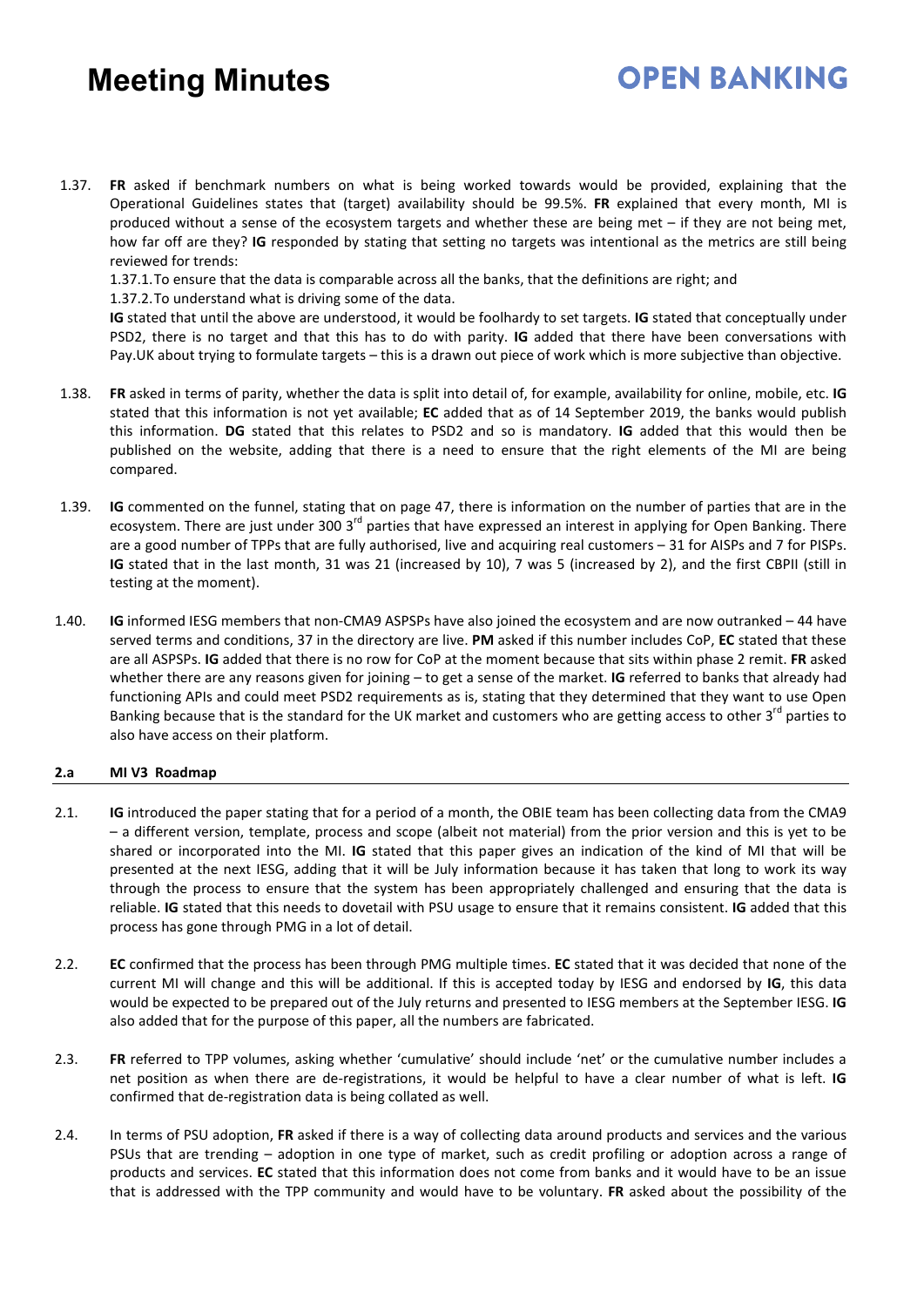### **OPEN BANKING**

banks providing information to the Trustee per brand. **CA** stated that this is collated; however **RW** reminded IESG that there was an agreement not to share this information because of competition.

- 2.5. **IG** stated the need to distinguish between regular MI, which clearly has a cost of gathering and one-off reviews of status which can be bespoke exercises that will aim to answer specific questions. **IG** added that the CMA would be asking the Trustee for an overall status review. **IG** did not think monthly moving data points are necessary, and TPPs would not want their market share to be published. **FR** suggested that this information would be valuable; **IG** stated that the system should not be overloaded.
- 2.6. On authentication efficacy, **FR** asked about re-authorisation vs. start-ups and whether information on these would be considered as reauthorisation is different from on-boarding. **CA** stated that this is a fair question; however, a lot of TPPs are not using re-authorisations.
- 2.7. **IG** stated that on the basis of the above, **EC** should progress with populating this for the next IESG in September. **IG** asked for the thinking on PSU to be woven in, adoption without derailing from this.
- 2.8. **FR** commented that it is good to see availability by endpoints and stated that one of the data minimisation principles is that TPPs should only call for the data required, and one of the questions is *'are they differentiating between these endpoints and do these endpoints make sense?*' and this information is only obtained if they are called with some discrimination, therefore this data would be helpful. **EC** stated that this is significantly affected by Article 10 – interpretation varies across the banks, if the customer is not present, and is not authenticating, then this information would not be seen on an on-going basis, therefore, this data might not be that helpful. **FR** stressed that there needs to be regular MI on whether the data minimisation principles are working.
- 2.9. **IG** agreed that all 3 points should be considered.

*APPROVAL – IESG\_APR\_LOG\_048 - MI V3 ROADMAP – IG approved for EC to progress with populating the new MI. This will be presented at the September IESG.*

#### *ACTION - IESG\_2019\_301\_216 – MI V3 Roadmap - Following approval to proceed at the July IESG, EC to populate MI and present to IESG in September. Due Date – 05 September 2019*

2.10. **RW** asked about an update on the additional rationale point regarding TPPs calling to test the services. **IG** stated that this is the next agenda item.

#### **2.b OBIE MONITORING TOOL**

- 2.11. **IG** introduced a paper about the OBIE developing a monitoring tool. **IG** stated that there have been a number of challenges.
	- 2.11.1. OBIE was dependent on the banks to provide MI but there is a delay in receiving on time and in a consistent format, therefore it has not been an effective MI stream.
	- 2.11.2. Some TPPs within the ecosystem have taken it upon themselves to undertake their own monitoring, creating inconsistent views.
- 2.12. **IG** stated that the request from the Trustee to the OBIE team was to create a service that the OBIE can control, if not in real time, then in a more frequent manner. **IG** stated that IC's team has been working through some proposals with some 3<sup>rd</sup> party providers and this has been narrowed down to a provider, with terms and conditions being agreed. **IG** added that this would be executed by the end of August, after which, the intent is to issue a communication to all the TPPs to discourage them from completing their own. **EC** added that this will also be included in the TPP Guidelines.
- 2.13. **GL** stated that there appears to be 2 different pathways: 2.13.1. To get a broad understanding on where we are with the quality of the delivery; and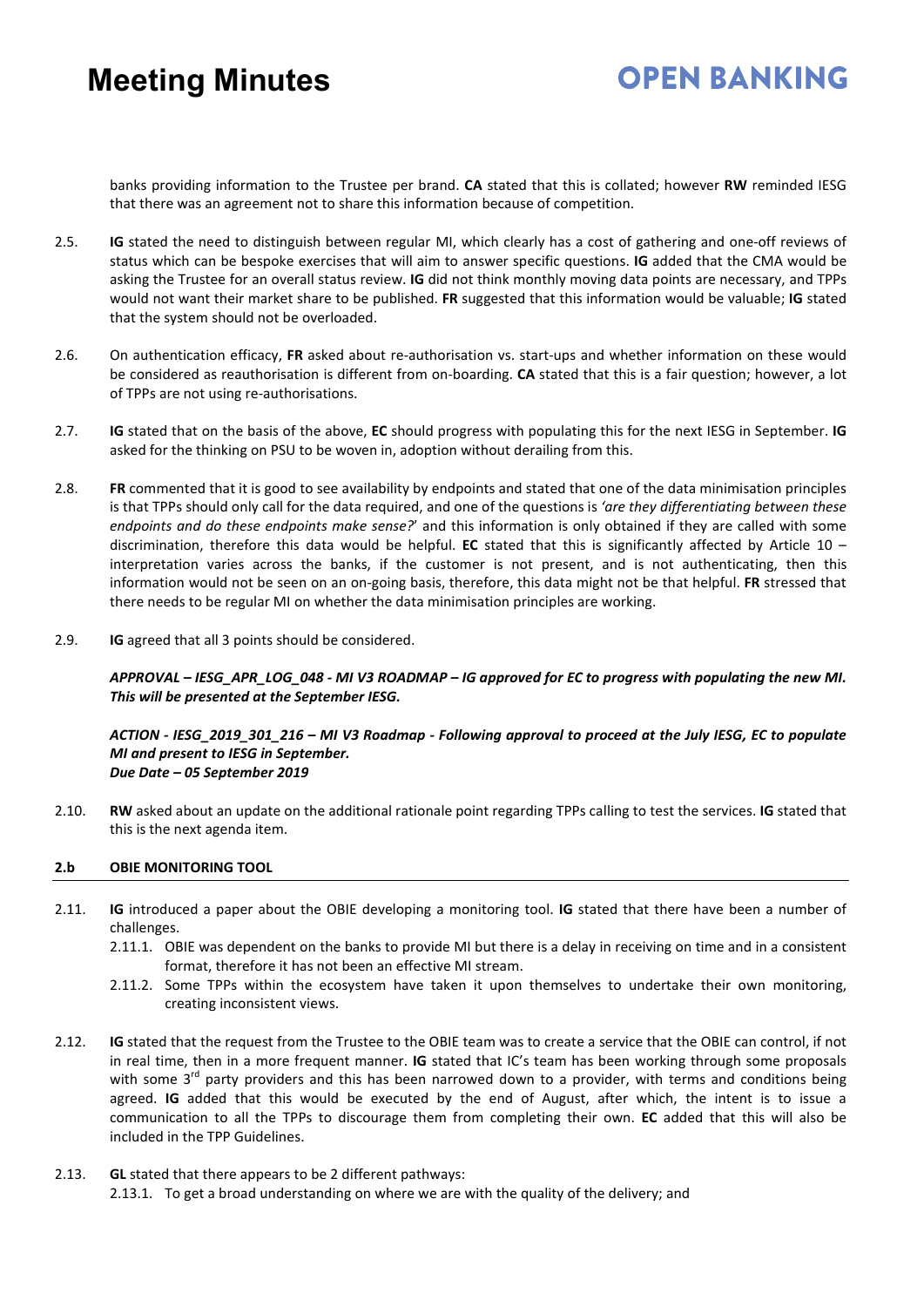2.13.2. To create a kind of emergency system that raises a flag when something goes wrong, which will open up communication with the customers.

**OPEN BANKING** 

**GL** stated that this addresses why the TPP may rely on this if it becomes the agreed system and are consistently produced. The monitoring tool had also enabled an alert to be pinged to the tech team in the TPP to alert if a bank is down for example so that customers are aware.

- 2.14. **EC** stated that the tool itself will be alerting OBIE if there is any downtime it will come into the ticketing system and be communicated to TPPs. **IG** asked about turnaround time for downtime, to which **EC** responded that downtime is measured over a 10 minute period so the OBIE team will know quite quickly.
- 2.15. **DG** sought clarification that this will be applied beyond the CMA9 to all ASPSPs. **DG** also wanted to know what account will be applied for testing purposes.
- 2.16. In response to **DG**'s question, **IC** stated that the 3rd party vendor has their own accounts, and the vendors will be rendering an end to end service. In terms of extending beyond the CMA9, **IC** referred to page 57 which listed the initial starting point, with bullet number 4 starting with the CMA9. **IC** affirmed that the plan is to go beyond the CMA9.
- 2.17. **IG** stated that there is a requirement to ask permission of the non CMA9. **EC** added that the actual service does not fall within the PSD2 perimeter, which means that it is not a regulated activity; for this reason, whilst through the Trustee, communication with the CMA9 can be established to create a service, with the non CMA9, there would need to be a mechanism to establish a contract between the OBIE and the individual firm to enable the service.
- 2.18. **DG** stated that if a regulated 3<sup>rd</sup> party is opening accounts with every bank and testing their accounts by AISP and PISP calls in a regulated fashion, they do not need any contract. **EC** disagreed, the activity which has been agreed with the FCA is a non-regulated activity driven from OBIE certificates and the view is that the access to accounts for the validation of availability is not a regulated activity. **IG** stated that this boils down to the definition of what AIS is and this does not include testing or MI on end points. Therefore, this is not a regulated activity with regards to the non CMA9. For the CMA9, under the Order, it is a mechanism for data capture.
- 2.19. **IG** stated that there is no reason why the non CMA9 ASPSPs will not be happy to participate in this activity, but recognised that there must be a process step whereby permission is sought from those entities. **IG** added that there is no reason why the terms and conditions should not be updated in the future so that it is a standard part of conducting business.
- 2.20. **CA** raised a concern around the legal position that states that 'account access' is not a regulated activity, explaining that there are a lot of 3<sup>rd</sup> parties who would like to access accounts and not class it as a regulated activity, but the FCA has been clear on the position with this. **CA** suggested an offline conversation to close the loop on this.
- 2.21. **IG** agreed that this conversation should be offline and invited any further clarification points to be directed to **IC** offline, adding that **IC** is leading this and currently finalising the terms and conditions with the provider, meaning that there is an opportunity to influence this.
- 2.22. **DE** stated that whilst he is supportive of the idea, from an ASPSP point of view, the opportunity to review the solution before it is finalised to ensure that all the consequences are understood would be appreciated.
- 2.23. **IG** suggested that a memo should be written describing what the solution is, what the legal considerations are and how these are being addressed. To **DG**'s question on cost, **IG** stated that funding is not within the remit of the IESG group to consider. **IG** added that the economics of this has been reviewed and it is a small line item – the Trustee can mandate this if it is believed to be required to fulfil the Order. **IG** reiterated that there is a requirement to have good MI within the ecosystem, MI that is supported during bilaterals and is consistent across the CMA9. **IG** stated that clarity around legal permutations will be issued within the memo and feedback will be collated.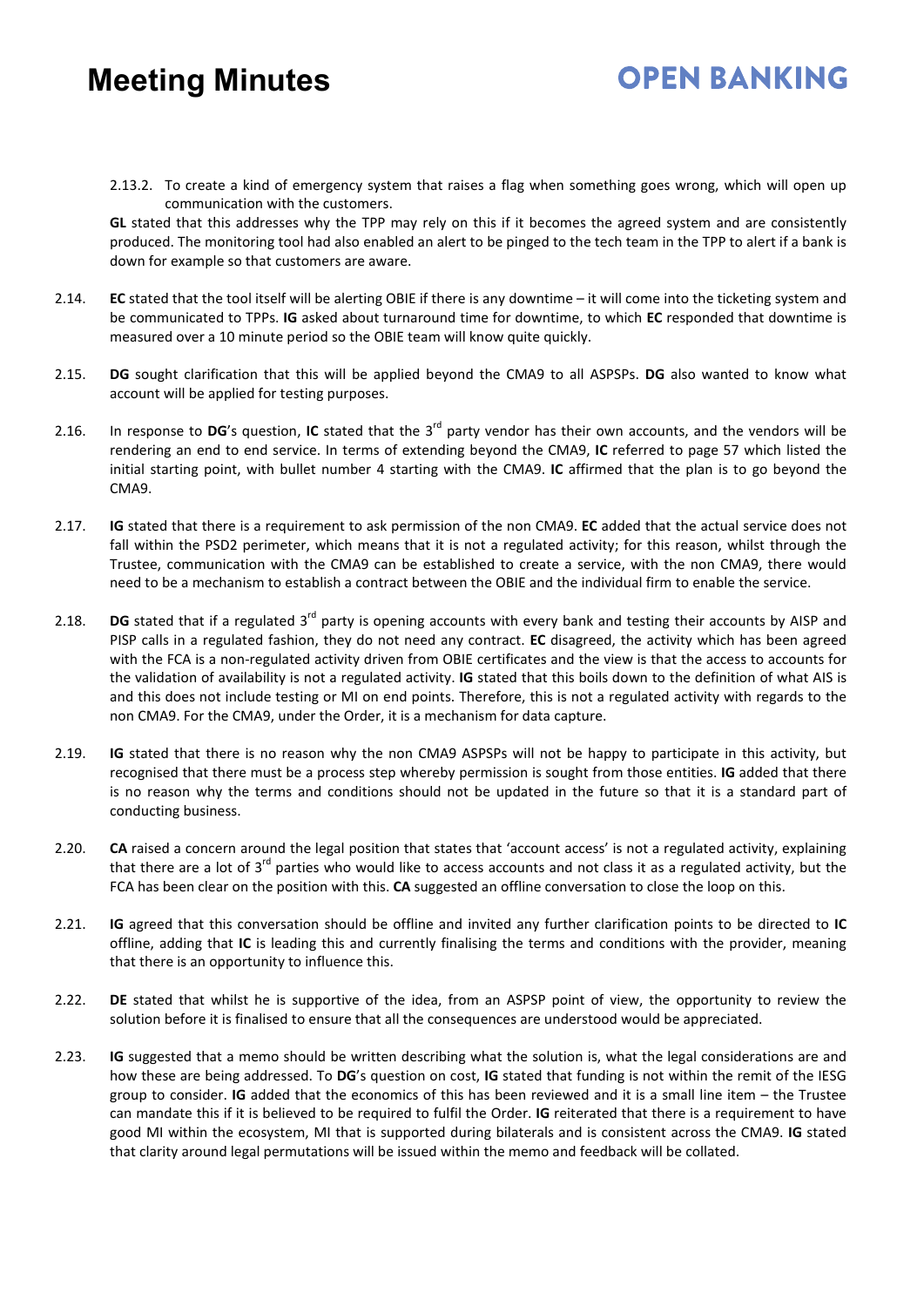2.24. **CA** asked if the vendor selection and procurement process could be described within this memo. **IG** agreed that a high level view of the OBIE procurement process which it went through can be given but would not authorise an audit of the OBIE procurement process.

**OPEN BANKING** 

- 2.25. **DG** suggested looking at an operating model whereby the CMA9 are invited to sign up with the chosen 3<sup>rd</sup> party and use their own certificates. **IG** was not sure if this had been considered, but either way, the memo would refer to that.
- 2.26. **RW** asked for clarity within the memo on how calling incessantly is justified. There are institutions calling the APIs too often, and this needs to be quantified by stating that OBIE can do it, but not others. **HP** stated that under contract with terms and conditions, the CMA9 can accept OBIE doing this and block other parties who the FCA believes should not have the legal rights to do this.

*ACTION - IESG\_2019\_301\_217 – OBIE team to issue a memo describing what the solution is, the legal considerations and a high level view of the procurement process undertaken. Due Date – 30 August 2019* 

#### **2.c API RESILIENCE: ISSUES, IMPACT, ACTIONS AND STATUS**

- 2.27. **IG** introduced this paper, stating that it started off as a tight question about the resilience of the ecosystem because of dependencies of OBIE and in particular on the directory. **IG** explained that CM and the technical team took this to the Technical Design Authority (TDA) to explore further, but a quick response on the ecosystem resilience expanded out to a larger collation of issues relating to resilience which was broader than just the APIs.
- 2.28. **CM** explained that the general ecosystem resilience and its dependencies is a logged issue. These have come through a number of forums, but the team used TDA to tie all issues to a central location.
- 2.29. **CM** explained further that 3 material issues have been flagged.
	- 2.29.1.Lack of availability. This is flagged as a concern by a PISP looking to enter into the market to want something close enough to 100% as opposed to 97%.
	- 2.29.2.Friction in the SCA journey, particularly for PISPs. There has been a lot of progress with App-to-App, AIS and PIS, but looking at initial reports from PISPs live in the market indicates a failure rate of 50% with ranges between 20 and 80%.
	- 2.29.3.90 day re-authentication friction.
- 2.30. **IG** was reluctant to discuss resolution to the issues, but pointed out that this exercise was comprehensively undertaken to identify all the concerns to the ecosystem, stating that the recommendation is that this becomes a live Issues Log hosted by OBIE and reported on a monthly basis. **IG** stated that the question is: *'Is that a valuable exercise to undertake or is this exercise of creating the long list actually the completion of this exercise and now that there is a list, it can be reviewed at a point in time in the future'.*
- 2.31. **CM** stated that the issues are a moving feast and the proposal is to make the Issue Log public for transparency; there is no intention to create additional requirements. **CM** added that this is a good way to track issues with IESG members.
- 2.32. **IG** stated that this is a valuable exercise and invited comments from IESG members.
- 2.33. **HP** commented that this needs to be more balanced as it seems to be written from a point of view of driving traffic for the TPPs, there is no consumer commentary.
- 2.34. **FR** asked how this would ensure the consumer lens is being used at the moment; there is nothing in the paper that covers consent management for consumers. **FR** reiterated that something around the journey for consumers, including impact is required; and in making an allowance for adoption, the consumer point of view has to be considered.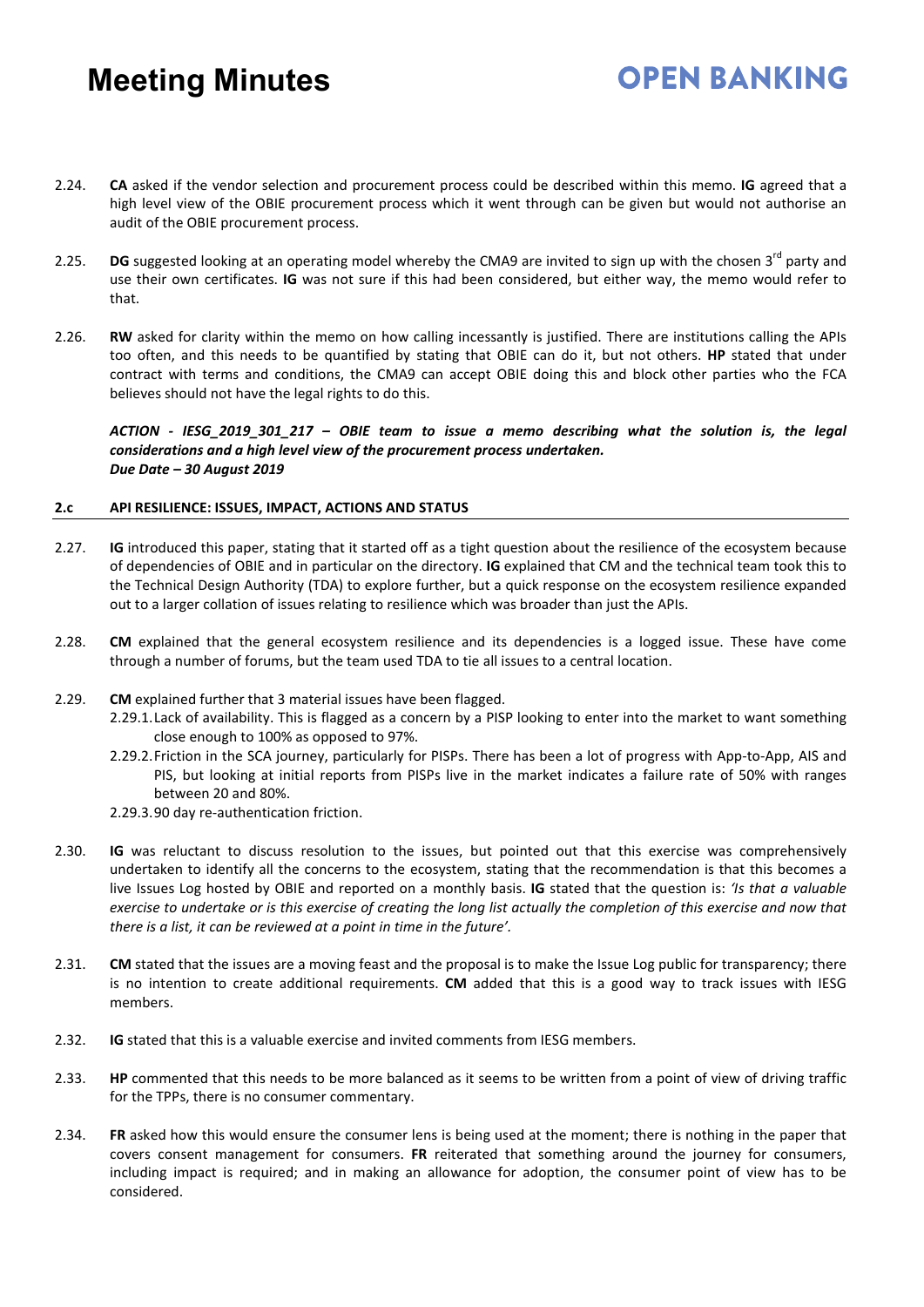2.35. **IG** agreed with all points, but stated that the origin of the question was around resilience risks in the ecosystem, but **IG** suggested that rather than critique this piece of work, the question is whether there is value in: 2.35.1.Publishing this on the website; and 2.35.2. Updating on a regular basis.

- 2.36. **RH** was concerned about putting in issues that do not affect all TPPs, and wondered if it is quantifiable.
- 2.37. **CM** stated that this was raised and discussed widely at various forums (Testing Workshops, API Working Group, API Forums) with TDA being the final filter. In terms of prioritisation, **CM** advised that this was based on issues that are most widely reported. While the process of raising and prioritising issues needs to be strengthened, **CM** stated that it is based on volume of reports that have come from the biggest TPPs in the market.
- 2.38. **MCH** stated that the title is 'API Resilience', however, the focus has not been solely on resilience, and therefore, the prioritisation does not seem to have picked up on resilience issues.
- 2.39. **RW** commented it follows a theme, the idea being to publish the full list of issues in the appendix and the suggestion is that this has been validated by TDA. RW referred to the 1<sup>st</sup> issue on the log, stating that it does not expand upon the reasons or explanations – it is slanted towards the TPPs interpretation with no other measure inside it. **CM** stated that this is not the exhaustive list, and there is a list to the full OBIE ecosystem issue log which contains more detail, pointing to where the statistics are.
- 2.40. **RW** stated that in terms of presentation, it needs to be balanced in terms of what is trying to get across as well as quantify the extent of the problem. **CM** explained that this is a moving feast with new issues emerging with actions against these issues, some of which will be closed off by September 2019.
- 2.41. **GL** stated that at the beginning of this process, various issues were raised and this is a record of that. Therefore, it might be worth ensuring that this is visible. **GL** added that it is good to have a location for reference and updates.
- 2.42. **SS** stated that this is quite pejorative as even though there are a lot of issues on the list, it starts from a premise that there has not been as much PIS as expected, and asked – given the limited product range, what is the demand? **SS**  added that having tested these journeys, the drops off rates are not just about the back end; this involves the front end and the UX could be fixed from the TPP end.
- 2.43. **CA** agreed with all the points made and stated that this started as a piece around technology resilience and has turned into a list of things that can be done to improve the ecosystem. The resilience list should be separate from the customer adoption list. Additionally, **CA** stated that there would need to be data-driven assessments to back up the views expressed.
- 2.44. **FR** stated that it would be helpful to publish for transparency, but added that a risk log is required for visibility and to monitor progress of mitigating actions.
- 2.45. **IG** concluded by stating that the exam question at the outset was: what are the resilience issues in the central infrastructure, particularly the directory. **IG** added that this was answered satisfactorily by the technical team who identified that there were no significant risks at the centre. The initial analysis of the directory is the source of truth, however, the banks cache the information and so there is sufficient resilience there. **IG** agreed that the longer list was created without a clear terms of reference or guidelines. **IG** did not agree that this should be updated on a monthly basis, neither was he certain that things would be moving that significantly from month to month that it merits that amount of work. **IG** stated that the list is nonetheless incredibly valuable and informed IESG members that whilst it is not published and projected through the website, it is available to all members of IESG, PMG, TDA, DWG, and TWG via confluence. **IG** informed **GL** that many of his constituents have the ability to view the list. In terms of seeking agreement to publish this on the website or update periodically, from the Trustee's perspective, **IG** stated that there is not much value in progressing with this. **IG** added that it may be worth doing a proper exercise on this in future when we do a deep dive into input on consumers and segregate from the technical.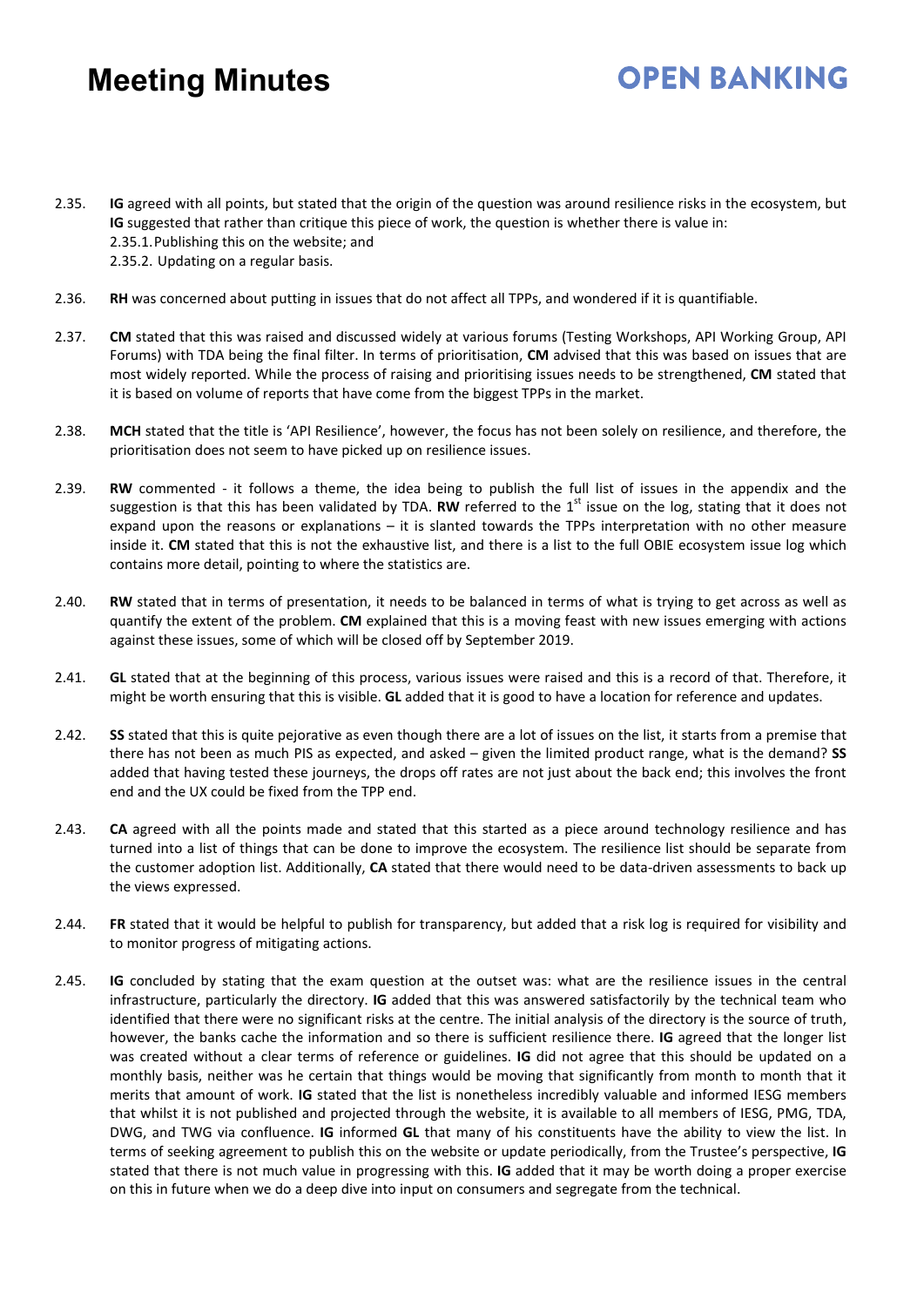2.46. **FR** stated that she would like to see a risks and issues log coming through to IESG once every quarter or periodically. **IG** stated that this should be treated as a separate request.

**OPEN RANKING** 

#### **2.d P7 – REVERSE PAYMENTS**

- 2.47. **IG** introduced this paper stating that the team has embarked on a consultation process which has been well attended and supported so far, with 2 observations to note: 2.47.1.There is a new proposal on how P7 (Reverse Payments) should be done which is more complex and sophisticated and therefore has downsides in terms of time to market and cost of implementation. 2.47.2.A lot more input is needed from end users – i.e. merchants to ensure that this is something of value.
- 2.48. **IG** summarised, stating that progress has been made, further questions have been asked, new stakeholders need to be consulted, and that this paper is therefore stating the intent to carry on with further consultations ahead of presenting an actual recommendation to IESG in September 2019.
- 2.49. **CM** agreed with **IG**'s summary, adding that the further work required is a combination of proposition and design these come hand in hand in order to answer questions regarding what the implementation requirement entails. **CM** added that the doability and cost of this depends on the design, which in turn enables the proposition. A holistic view is being considered, which includes the different solutions within the market and what they would enable.
- 2.50. **IG** pre-empted the question as consultation progresses, how will IESG members continue to participate and influence the consultation? **CM** stated that this is being run through the API forum happening today (25 July 2019) – there are specialist sections in the on-going workshop involving PISPs and merchants; DWG and TDA are also involved and all IESG members should be able to feedback to any of these forums as they are populated with ecosystem representatives.
- 2.51. **FR** stated her support for a seamless and swift process for consumers to get refunds, but also expressed regulatory concerns. In all circumstances, PISPs are required to ask the consumers consent to store the sort code and account number and this is under the Payment Systems Regulations (PSR); GDPR allows a legitimate interest assessment to be made, but unfortunately, to store this information, consent is required. **FR** stated that Option C solves this problem, while A and B do not. **FR** referred to the consumer experience – there are examples where refunds are lumped in with future payments, but consumers are not in a position to make a good decision at the point of purchase about whether they consent to their details being stored for future refunds. **FR** preferred for that question not to be posed to consumers because of the potential implication that lack of consent means no refund. **IG** reminded IESG that this paper does not intend to solve or make a decision at this meeting; this is merely feedback on the consultative process.
- 2.52. **HP** requested that the PISP community should be fully engaged and expressed a preference for Option C as it addresses genuine customer issues; however, **HP** stated that it looks expensive and from a competition point of view, it facilitates processes which work well for large issuers and payment acquirers - the CMA9 and other large institutions - but not for smaller firms who are trying to offer services to bespoke parts of the market. **HP** stated that Option A seemed attractive initially because it is cheap and quick (to get to the market) for all participants to offer and therefore does not require an active ecosystem to develop.
- 2.53. **IG** stated that the consultation has to address consumer flows, fully informed consents and cost of implementation, as well as time to market. **CM** agreed and assured IESG members that the consultation process would be open to feedback.
- 2.54. **DN** asked if there has been a discussion about the mechanisms for which refunds will be made as executed payments are irrevocable. **CM** responded – all the solutions are based on the assumption that this will be a new payment that needs to be made to issue a full or partial refund as opposed to the actual original payment.
- 2.55. **TS** asked that the EMA be added to the list of organisations being engaged.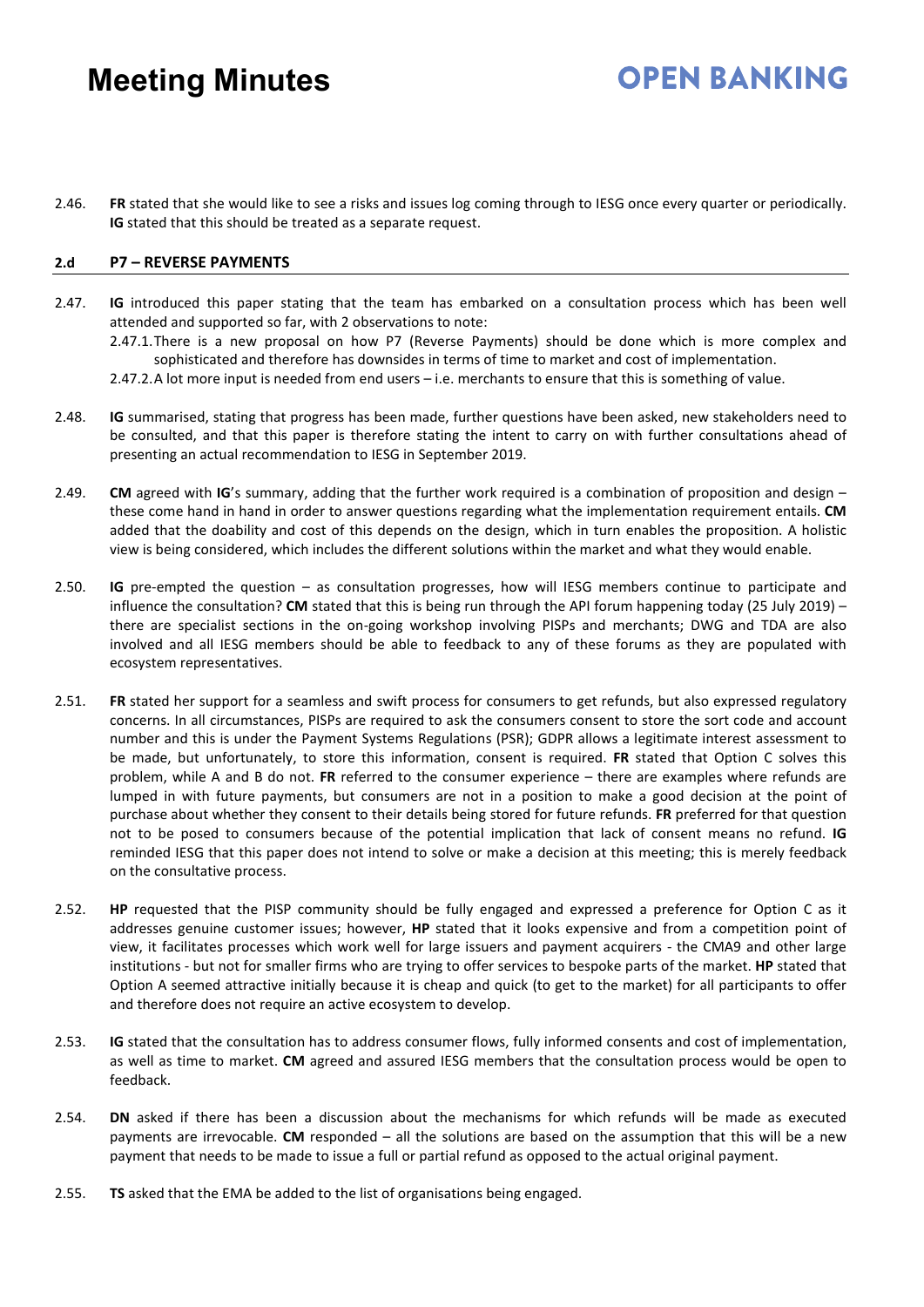### **OPEN RANKING**

#### *ACTION - IESG\_2019\_301\_218 - P7 Reverse Payments - CM to add the EMA to the list of organisations being engaged. Due Date – 05 September 2019*

2.56. **IG** concluded by stating that awareness has been raised, consultation is on-going and many of the factors discussed will be taken into account. **IG** invited IESG members to approach **CM** if they are yet to be approached.

*APPROVAL – IESG\_APR\_LOG\_049 - P7 (Reverse Payments) – IG approved this paper. OBIE will be working together with the industry, engaging with organisations such as the Emerging Payments Association, Vendorcom and British Retail Consortium, organising workshops with merchants and PISPs during July & August 2019. Following this, OBIE will be updating the proposition paper on all available options based on the findings of the aforementioned engagements. The paper will be submitted for formal consultation in September and presented to IESG in October 2019.*

#### **2.e P15 – EVALUATION OF EFFICACY OF CONSENT DASHBOARDS**

- 2.57. **IG** introduced the paper, stating that there was limited support from both ASPSPs and TPPs to try and build a bridge for PSUs at the revocation part of the journey. **CM** agreed with this view, adding that a reverse redirect model is technically possible but it is potentially a big build and the second point – requirement for removing access via an SCA or authentication – had limited support to implement it with only 1 TPP proposing it.
- 2.58. **IG** commented that the TPPs cannot be mandated and participation / support is optional; the recommendation therefore is not to proceed with any of these proposals for P15, other than to review periodically in the future. **CM** stated that there are changes to the specification and Customer Experience Guidelines (CEG) to address some of the concerns. **CM** added that these are clarification to definitions of removing access as opposed to additional requirements.
- 2.59. **DG** stated that the last year has been spent talking about not putting warnings into the dashboard and now there will be potential prescription for warnings. **CM** clarified – warnings if access will be removed and implications as it affects the ability for customers to execute consent through the TPP. **DG** explained that based on P2, a TPP should have the ability to fully communicate with their customers, questioning why this is a consideration when P2 is in place. **CM** reiterated that it is a minor language change as opposed to a technical solution.
- 2.60. **FR** stated that with regards to the consent dashboard, the 'opportunity to revoke' built in means that there are no additional steps required to revoke. **DG** agreed, stating that a confirmation step would be helpful.
- 2.61. **IG** stated that this discussion should be limited to the revocation piece.
- 2.62. **GL** expressed concern about consultation, asking whether feedback from TPPs was obtained through the standards piece. **CM** explained that this went out to consultation to the usual list of several hundred participants, with a lot of feedback from ASPSPs and TPPs – this paper is the summary of the feedback. **GL** stated that views he has received from TPPs are inconsistent with the findings of this consultation but would take this offline.
- 2.63. **MCH** asked for clarification on a P2 point on page 68 of the pack *'…implementation of P2 (two-way notification of revocation) ought to be the preferred route for notifying TPPs of revocation.'* – was the comment included before the letter on P2? **MCH** added that the two principles are inconsistent and therefore wanted to understand the context of the comment as against the P2 letter. **CM** confirmed that the consultation was before the P2 letter and this consultation was a summary of all the feedback which is publically available.
- 2.64. **FR** reiterated a point around the ASPSP dashboard linking to TPPs in the context of the P15 proposition and confirming a revocation, but being able to re-authorise an ASPSP dashboard or facilitate the re-authentication of TPPs when there is a customer switch; **FR** added that none of the use cases were considered in this context. **FR**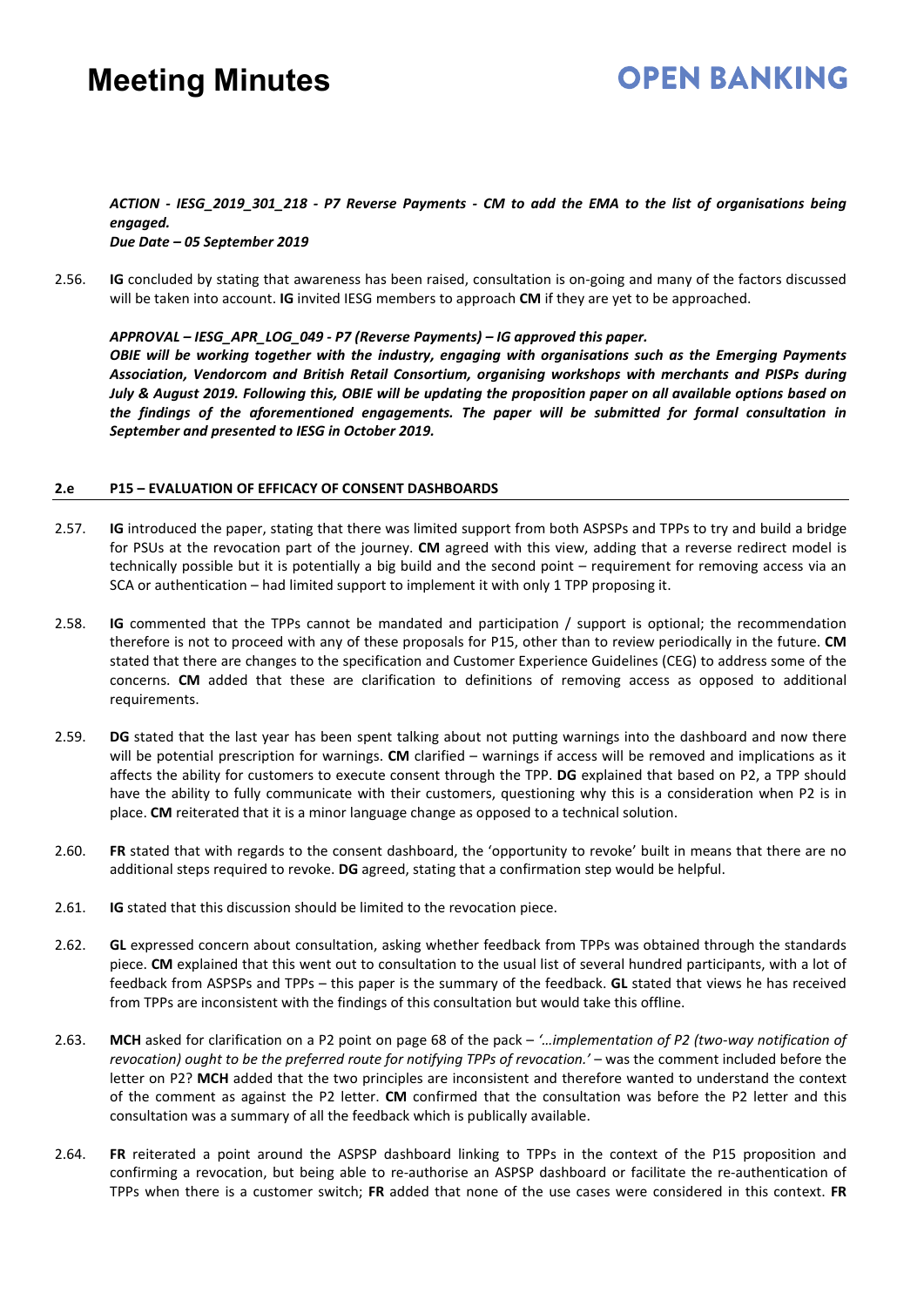### **OPEN BANKING**

stated that the consumer should not fix what has been built; therefore there is a disconnection between the consent and the authentication.

2.65. **IG** concluded by suggesting as follows:

The OBIE team will follow the format used for the other P numbers by writing a specific letter on P15. The letter will be from the Trustee to IESG members taking the feedback from IESG into consideration. **IG** added that it is not the role of IESG members to undermine a consultation process and there is no reason to believe that the process was not carried out in a fair and proper way. **IG** stated that there is no technical solution to this problem and modifying some of the CEG is the right approach; the aforementioned letter would be specific on this. With regards to the suggestion that this should be reviewed again, **IG** agreed that this is appropriate; however, it should not be turned into a big build.

#### *ACTION – IESG\_2019\_301\_219 – P15 – Access and consent management – Letter from the Trustee to be issued to IESG members taking into recommendations made at the July IESG. Due Date – 16 August 2019*

- 2.66. **IG** suggested that if any participants would like to make a recommendation before the letter goes out, to write to the OBIE team.
- 2.67. **FR** added a point on P15 the process is transparent and due process is followed, but unlike Evaluation Working Groups that took place in the past where stakeholders were engaging face to face and over the phone as well as email, emails get lost. **FR** suggested a once-a-week brief communication for example. Additionally, **FR** asked for some of the consultations scheduled for August to hold in September instead due to summer holidays. **IG** asked for **CM** to ensure the right level of engagement is attained per meeting. **IG** also reiterated the importance of IESG members checking emails regularly as one of the reasons for discontinuing the Evaluation Working Group is that the feedback was that it took too much time, therefore, where consultations are set up, reminders can be sent out, and the onus of participation is on the invitee. **CM** confirmed that there are various forums with representation from all IESG members – there are fortnightly workshops open to all, TDA is weekly, DWG is monthly.

#### **2.f TPP CUSTOMER EXPERIENCE AND OPERATIONAL GUIDELINES**

- 2.68. **IG** introduced this paper, stating that intent was always to create Customer Experience and Operational Guidelines for TPPs, adding that this was presented at DWG with a view to publication in September 2019. **IG** stated that this paper is to take input from IESG before it goes into publication. **IG** added that the key thing to bear in mind with regards to guidelines is that they are not enforceable by any regulatory authority. **IG** invited comments, and asked more specifically if there are any reasons why this should not be published.
- 2.69. **SM** stated that the Behavioural Insights Team (BIT) wrote reports the week before (15 July 2019) that cover some of the points around how consumers interact without notice and what makes a difference, adding that this is in line with some of the points made in this paper. **IG** found this helpful stating that **MCh** leads on this and would pick this up. **MCh** stated that OBIE is working closely with BIT and there are similarities; the plan being to include the published plan as part of the guidelines and provide the link to the report itself. **SM** stated that work is about to start and invited engagement. **TS** asked if there was a plan for PIS, bearing in mind that this plan focuses on AIS services. **MCh** stated that this is work in progress; with what the shape of consent would look like currently in review. This is being reviewed for PIS and CBPII as they are not the same for AIS. **MCh** stated that the work being reviewed is the learning from BIT and the work being done in Australia under the Consumer Data Act and how some of the things that have been done there could be translated into context here. **MCh** added that a proposal should be ready at the end of August ahead of consultation in September. **IG** asked whether the intent is to share the consultation proposal for the PIS in September. **MCh** stated that the PIS forms part of the codification of consent piece in October and there will be room for the consultation in-between. To **TS**'s point, **IG** stated that PIS is purposefully lagging AIS and there will be time to contribute to that.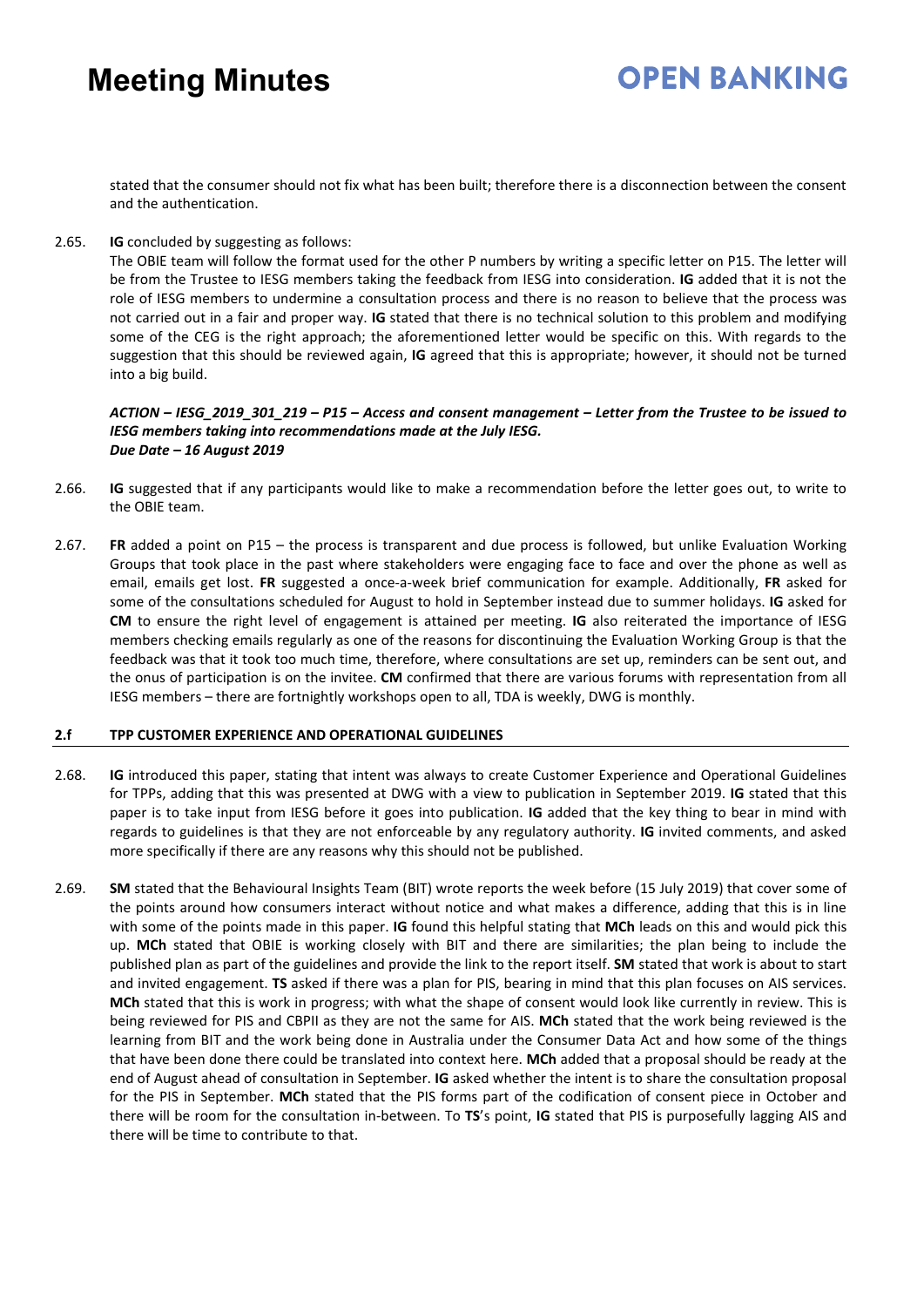### **OPEN RANKING**

*ACTION – IESG\_2019\_301\_220 - TPP Customer Experience and Operational Guidelines – MCh to engage with ICO to review reports written by the Behavioural Insight Team (BIT) to gather relevant information towards the publication of the guidelines. Due Date – 09 August 2019* 

*ACTION – IESG\_2019\_301\_221 – MCh to bring the content for Wave 'A' to the September IESG. Due Date – 05 September 2019*

#### **2.g CUSTOMER REDRESS MECHANISM**

- 2.70. **IG** introduced this paper reminding IESG members that there was a request to address whether the objective of the Order - to build a Customer Redress Mechanism (CRM) - was sufficiently met by the Dispute Management System (DMS) and whether there were any gaps between the two. **IG** stated that the team analysed this and no gaps were identified other than educating TPPs on how the DMS operates and ensuring that the ecosystem builds this tool into their overall processes. **IG** stated on this basis, that updating the guidelines and communicating with the ecosystem would be sufficient.
- 2.71. **EC** stated that while all actors in the ecosystem know their regulatory obligations in the context of CRM as opposed to the DMS solution, the idea is to pull an easily digestible format together in an agreed central location, codified into the guidelines, and ensuring that these are available for TPPs and onwards for consumers. **EC** added that there are a lot of bits of information – in regulation and documents provided by IESG, however, there is little that pulls the entire CRM together. **EC** added that after this step, the next would be to establish a mechanism for socialising and marketing.
- 2.72. **IG** stated in summary that this will be a '*how to'* guide for TPPs and '*how do I complain?*' document for consumers after which he asked if the team concluded correctly - do the items referred to by **EC** mean that we have a comprehensive CRM? **IG** stated that these are open ended questions and if there are any missing parts, these could be picked up offline.
- 2.73. **FR** stated that it would be helpful to clarify some concerns that fall outside the PSD2 perimeter. **FR** referred to a situation whereby the consumer has tried to get help from a TPP and FOS and been unsuccessful, what the next step would be.
- 2.74. **SM** stated that there is a dedicated team that work through detailed points on Open Banking and stated that while there is no particular focus on redress, this could be incorporated into the next meeting in September 2019 where the definition of redress generically within GDPR could be walked through. In terms of individual redress, **SM** stated that GDPR is weaker than the standard expectations that the financial services have because it focuses more on information as opposed to complaints; it focuses on correctional and deletion of information. With regards to questions on how complaints go through FOS and then to ICO, **SM** suggested that someone could be brought in to explain how that works.
- 2.75. **IG** commented that this is probably on the right path because when writing consumer communiqué (FAQs on how to complain) it will become clear if anything has been missed. In terms of actionable points, **IG** asked **EC** for timelines.
- 2.76. **EC** stated that the guidelines and mechanisms will go through normal consultation, but the guidelines will be built alongside the TPP Customer Experience and Operational Guidelines. **IG** enquired about the consumer communications aspect, to which **EC** stated that this will form part of the communications aspect of the guidelines, adding that ASPSPs and TPPs are the interaction point with the end consumer. **IG** stated that the action is to elevate that as if it remains a sub-topic within the TPP Operational Guidelines, it may not get the scrutiny and emphasis it requires. **IG** stated that if the next meeting with the ICO is not till September, then this might be later than an October production. **EC** advised that there are 3 iterations of guideline delivery, the first of which is in September and another in November.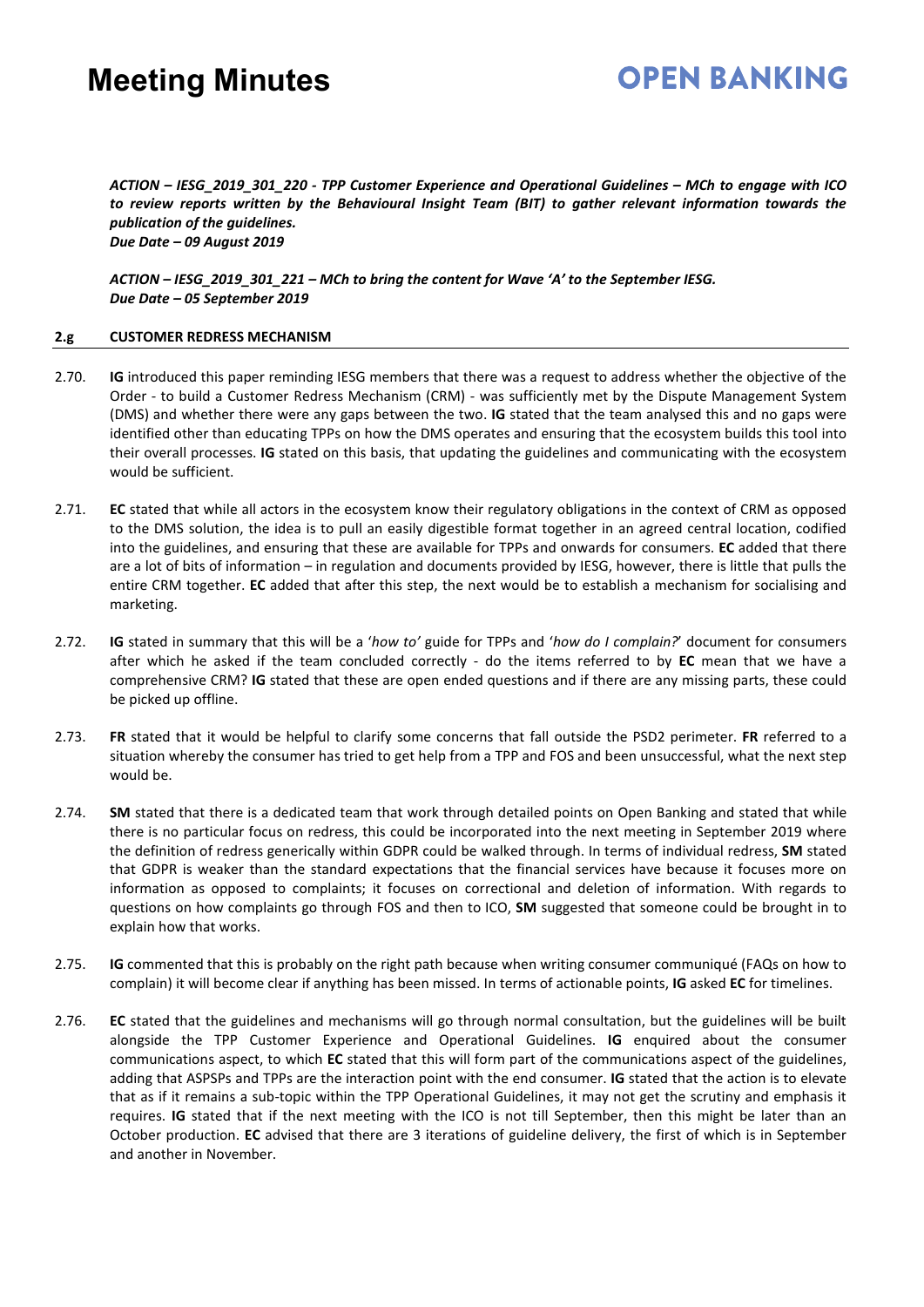2.77. **SM** stated that if the ICO contribution sits on the critical path, then even though the next meeting is in September, a meeting should be set up in August. **IG** thought this was helpful, even if just to lay out a framework to leverage what needs to be done.

**ACTION - IESG\_2019\_301\_222 - Customer Redress Mechanism - EC to arrange an OBIE / ICO input meeting facilitated by SM to map out the framework and leverage what needs to be done. Due Date – 30 August 2019** 

**OPEN BANKING** 

2.78. **GL** stated that the next stage would be to get firms to engage, so that scenarios are pushed through the process end to end to identify any issues. **GL** said it would be good idea to rehearse this before go-live within the community – dummy complaints. **IG** stated that it would be good to get the *'how to'* manual and then after that, the next stage can be discussed. **EC** stated that part of the training mechanism would cover dummy complaints; this would be put into place as adoption of the tool within the CRM. The mobilisation and communication will mention CRM as a whole, with DMS promoted within that as one part of the solution.

#### **2.h PREMIUM APIS**

- 2.79. **IG** introduced the paper stating that essentially, the Premium APIs have been separated into those that are market driven and those that are recommended functionalities and created a broad governance frame work (50 + voting members in the constituency) to figure out what the PSD2 related APIs should be focussed on. This is wave 1. **IG** explained that 5 were put up for voting and consultation, of that 5, the response was good, with 2 getting the most responses. 1 of these is non-PSD2 accounts while the other is the improvement to the 90 day re-authorisation process.
- 2.80. **IG** opened the process up for comments by IESG members; adding that he has had discussions with the heads of retail around market driven APIs and is seeking to obtain CMA9 support on this. **IG** stated that this wave does not include elements of payments that are not covered in PSD2 such as elements of attribute validation or identity. **IG** stated that there has been a lukewarm response to the market driven APIs and so the work presented in this paper is not pertaining to the market driven APIs. **IG** opened the floor to comments.
- 2.81. With regards to the 90 day re-authorisation, **DG** asked if there is anything in the current specification that prevents an ASPSP from allowing the consent other than for 90 days as the API specification should allow that to happen, in which case, this is a commercial conversation that can occur between a bank and a TPP without the specification changing. **IG** agreed with the comment, but stated that the team are referring to the re-authorisation process as opposed to deciding on a number greater or less than 90 on the outset. **CM** stated that this process is seeking to find a way that this could be driven from a TPP side, thereby reducing the friction in the process, but still be consistent with a 90 day re-authorisation. **IG** added that given the customer has consented to 90 days, the re-authorisation is around the 90 days. **DG** asked if there can be a different journey for re-authorisation, adding that App-to-App is in existence for this.
- 2.82. **GL** stated that at a regulatory level, there are a lot of discussions around what could be done in relation to reauthorisation and suggested that options on technology solutions should be provided without waiting for the regulator provide a solution. **GL** added that in the RTS, the term, 'payment provider' is used as opposed to being more specific about whether this is an ASPSP or TPP. **GL** added that one of the proposed ideas was that the TPP would have the ability to push a notification to the customer and through the API, update each ASPSP that the consent had been maintained as a method of reducing friction, rather than sending the customer out to each individual ASPSP to maintain the connection.
- 2.83. **IG** stated that the recommended functionality that came out of the API Evaluation Working Group was about reducing friction in the re-authorisation process and this step is highlighting the most popular based on the voting mechanism. **IG** added that the work step that is being progressed here is that the team should try and come up with alternative methods of reducing friction in re-authorisation. **IG** explained that this would not be mandated, and given that it has been through that overall process and there is a European demand for this, should there be any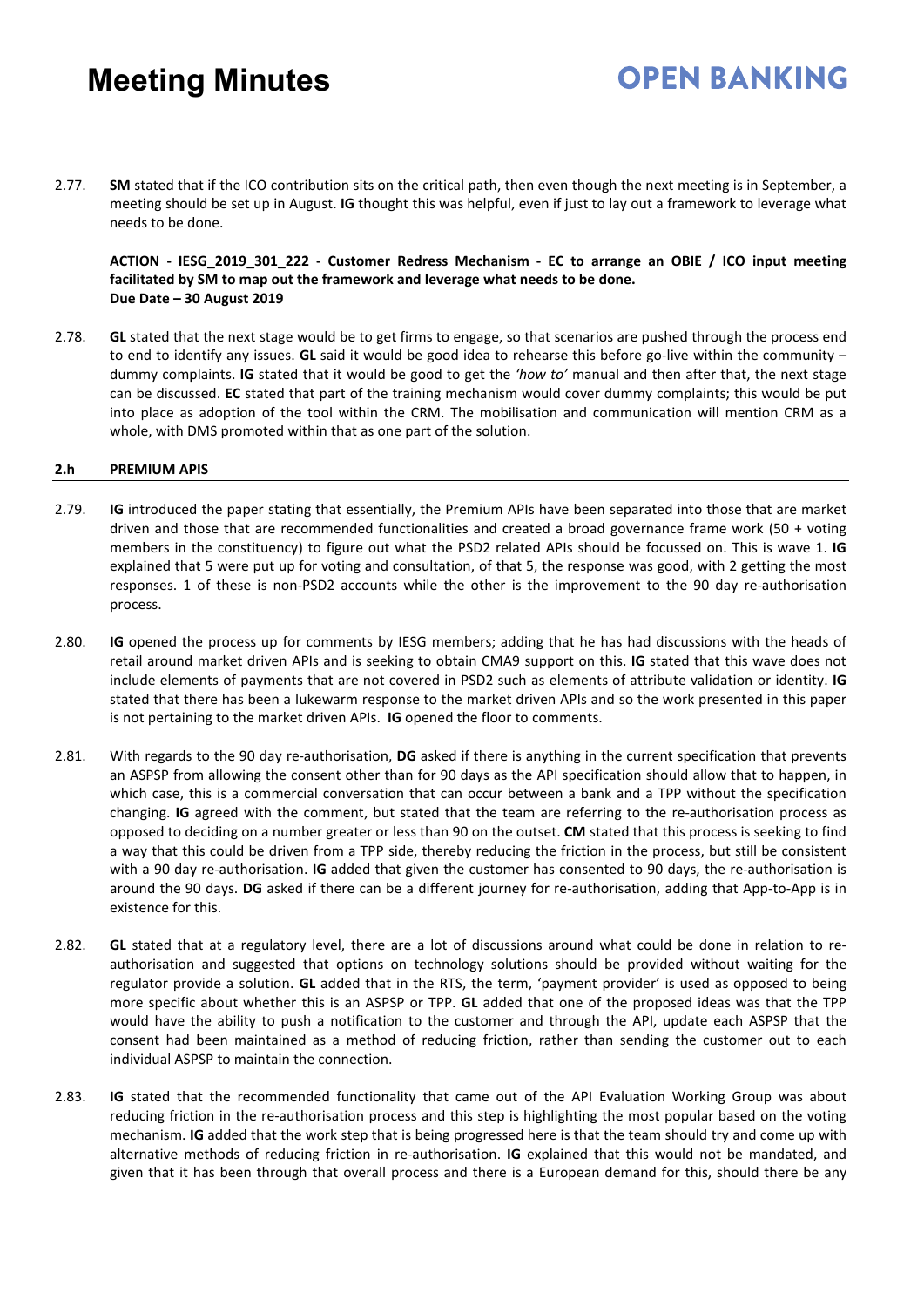### **OPEN RANKING**

reason why a process to try and identify ways of creating friction-less re-authorisation process should not be engaged?

- 2.84. **CA** agreed with the approach, adding that that data-driven analysis on customers who are not going through the reauthorisation process is required to understand the rationale for why. If this is down to the journey, this can be fixed; if this is down to the use cases, this would also be useful to drive the solution forward. **IG** saw no reason why the scope of what the team are doing should not incorporate a view on this. **IG** added that 50 + (including the CMA9 and other ASPSPs) voting numbers is driving the confidence that this research should be taken forward; however, a solution should not be built where there is no requirement. **FR** stated that the point of the 90 day re-authorisation is to stop consumers from sharing data continuously, and the question of how to stop this should be asked from a policy point of view.
- 2.85. With regards to the non-PSD2 accounts, **IG** stated that the rationale is that there is a cliff in September for SCA being applied across the board which will mean that non-payment accounts will not be accessible via screen scraping; a lot of the work has been done already because some savings and mortgage accounts have payment functionalities. **IG** stated that there are therefore some quick wins by tidying up the standards so that they can be applied to a small number of non-PSD2 accounts.
- 2.86. **TS** stated that there is a focus on savings accounts, but not on loan accounts. **IG** explained that the practical element around this is that the standards that were created already cover payment accounts because they have payment functionality.
- 2.87. **TS** raised a concern about process, stating that with regards to wave 2, there was a selection of properties that were consulted on, but not voted on - retaining the name, IBAN, balance, currency – as during the consultation, these were not highlighted as being desirable. **TS** was not sure whether the people who responded understood the request because the reaction during the consultation was that those properties were desired. **TS** added that there are 3 or 4 of the recommendations that ensure that the transaction is successful and go a long way to avoiding fraud; so not looking at these perhaps is a failure in the process. **IG** disagreed, stating it is not a failure in the process, but a decision taken by the Trustee reluctantly, which sits outside of the Order, but the question was whether the CMA9 would be supportive of providing the budget to build the standards. **IG** added that according to discussions with the CMA9 so far, the view is that they are not supportive, therefore, there was no point putting it through a process for voting because it is outside the scope of the Order and the CMA9 cannot be mandated to do this. **IG** stated that a meeting with the Heads of Retail has been requested in September to bring everyone together to walk through the rationale for doing this. **TS** asked if the CMA9 could take what the other institutions are doing and take that into consideration because if others implement these properties and not Open Banking, Open Banking would become less attractive and effective. **IG** agreed that the arguments were good, but should be taken offline as there is no conclusion on what should be taken forward just yet.
- 2.88. **IG** stated that this is a fair reflection of the current position unless there were disagreements. **HP** agreed adding that this is about working out an Institutional Roadmap with a market led approach, rather than use the process that has been put in place for the CMA Order. There is nothing stopping firms or groups stating that extending the Standard is desirable and therefore requesting an impact assessment as if there is a market demand with use cases that would generate value, then this should be an option. **IG** stated that the intent of this paper is not to solve this now and actively encouraged participants around this group to discuss offline with each other in order to determine how this will work as this would be great for the ecosystem, harmonisation, easier for the regulators and allows the ASPSPs to make some return on the investment made and hands the baton over from a regulatory push to create innovation and competition to a commercial endeavour.
- 2.89. **IG** agreed that based upon the voting and sentiment of the market, OBIE to proceed with the development work on: 2.89.1. Non-PSD2 Accounts;

2.89.2. 90 Day Re-Authentication

*APPROVAL – IESG\_LOG\_050 – OBIE team to proceed with the following 2 initiatives:* - *Non-PSD2 Accounts*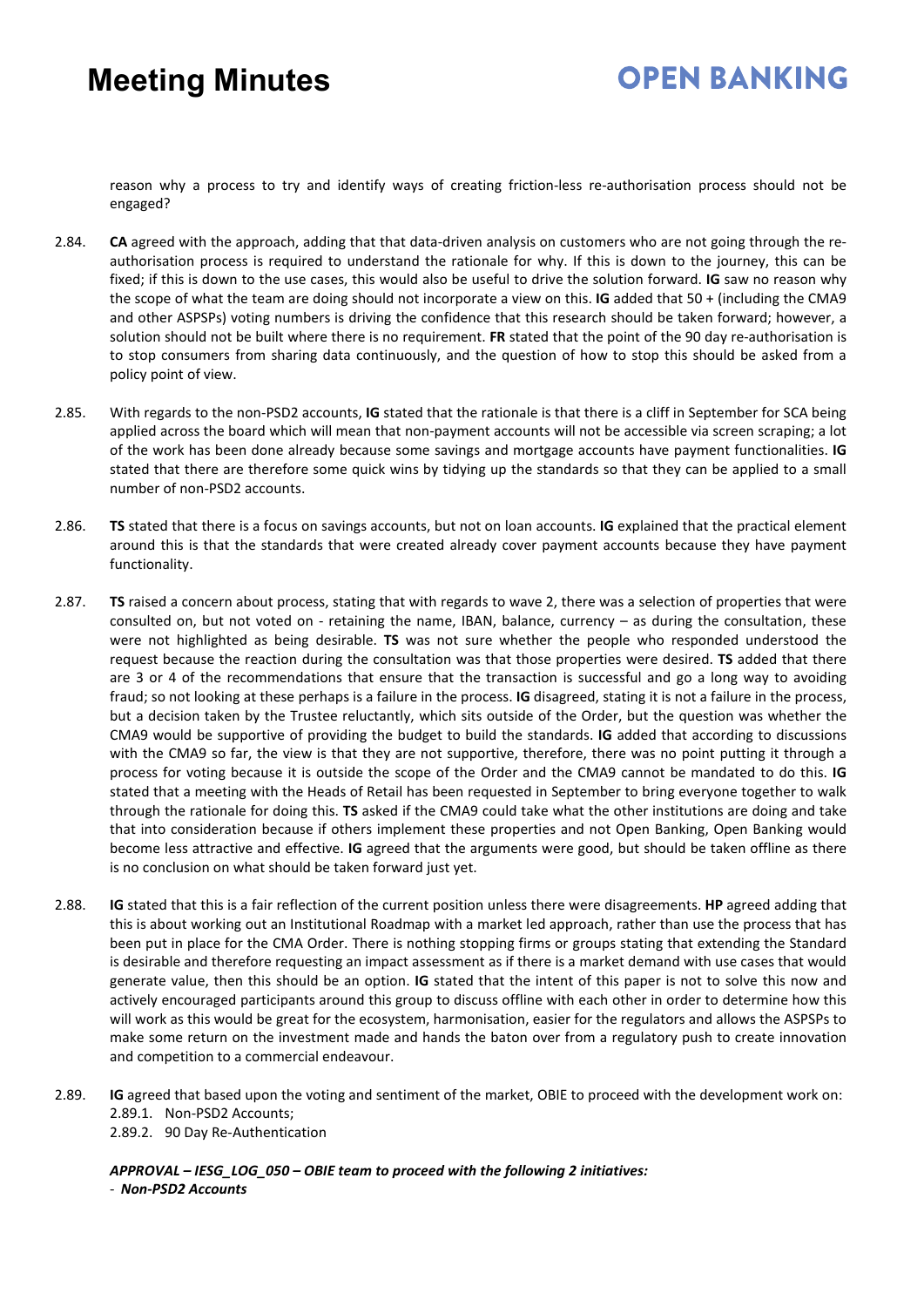# **OPEN BANKING**

- *90 Day Re-Authentication*